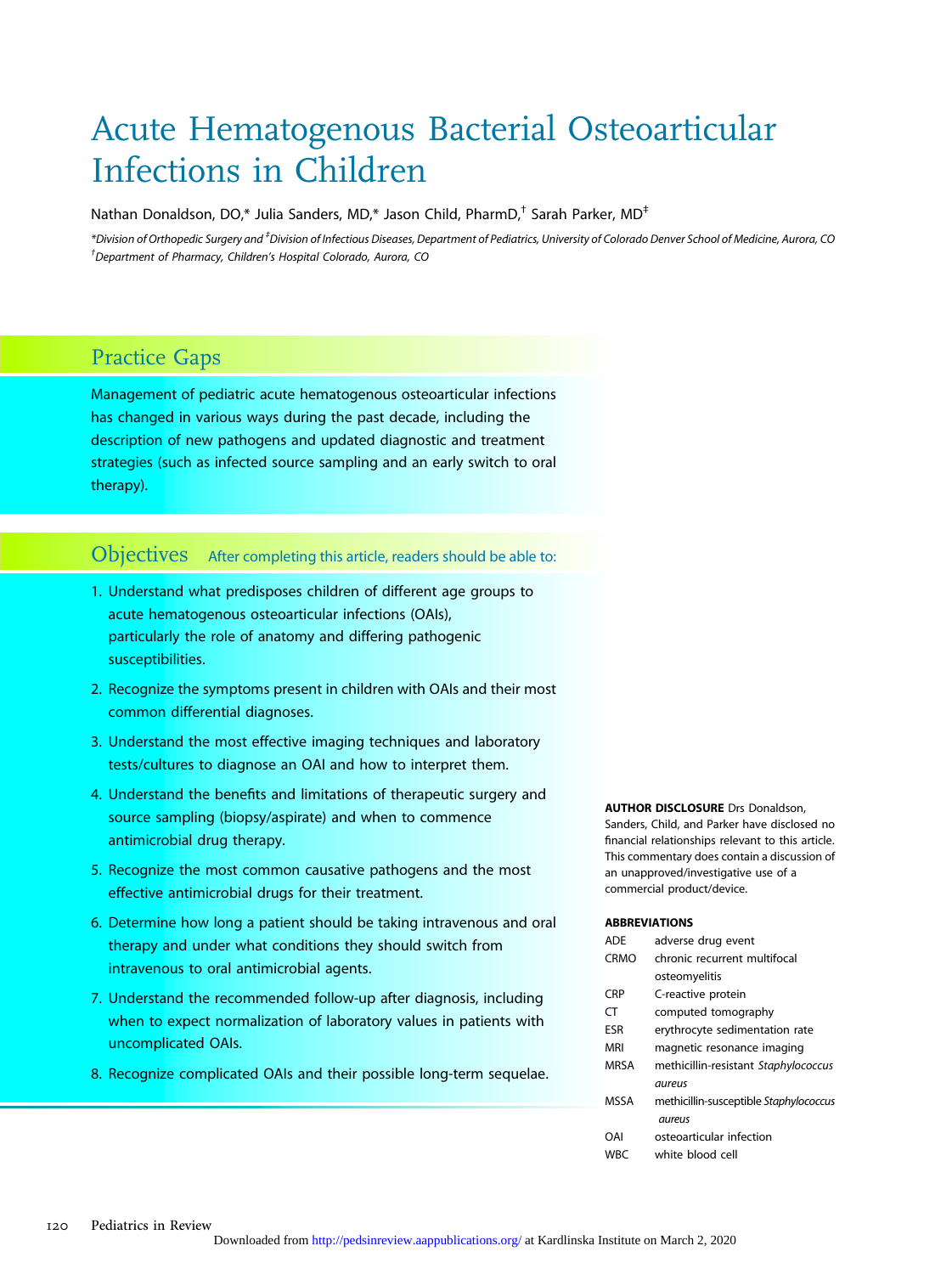## **INTRODUCTION**

Pediatric osteoarticular infections (OAIs) include infections of the bones (osteomyelitis) and joints (septic arthritis). Pathogenic organisms may be introduced into these normally sterile sites via direct inoculation (eg, trauma or surgery) or via erosion from a contiguously infected source (eg, chronic ulcer), but organisms are mostly hematogenously delivered. Bacteria are the most common pathogens to cause OAIs, but mycobacteria, fungi, and viruses can also infect these tissues. If diagnosed in the first 10 to 14 days, these infections are considered acute; if diagnosed after 14 days of infection, there is a continuum from subacute to chronic osteomyelitis, with the latter often being defined by the presence of sequestra.  $(1)(2)(3)(4)$  Chronic infections are more difficult to treat due to necrotic areas of the bone and, thus, require more intensive surgical and antimicrobial drug management. In this article, we address the diagnosis and management of acute bacterial hematogenous OAIs.

The incidence of acute hematogenous OAI is approximately 1 in 10,000 children. It is most common in the first 2 decades of life, with toddler to elementary school ages predominating. It is more common in boys than in girls. It is also the most common indication for long-term  $(>2)$ weeks) outpatient antibiotic drug therapy in children.

Overall, there is a paucity of randomized controlled trials of pediatric OAIs. Treatment recommendations have, thus, evolved from retrospective case series and clinical acumen. Guidelines from the European Society for Paediatric Infectious Diseases were recently published (5) and are under development at the Infectious Diseases Society of America.

#### ANATOMY AND PATHOGENESIS OF INFECTION

Children are more susceptible to these infections due to the architecture of the vascular supply of growing bones. This vasculature allows for seeding during transient bacteremia. The causative bacteremia is usually subclinical, and such bacteremic events are likely common, related to trauma as minor as tooth brushing.  $(6)(7)(8)(9)(10)$  This same feature renders these infections eminently more treatable in pediatric patients compared with adults, in whom vascular flow to the skeletal system is diminished, thus limiting penetration of antibiotic agents. Although pediatric OAIs may be very severe and require long-term treatment, they generally respond well to treatment. Outcomes tend to be favorable, with full recovery in most patients.

The anatomy of the bone and its blood supply changes with age, and these changes are reflected in the clinical manifestations of the disease (Fig 1A). In the metaphysis of long bones, the metaphyseal vessels form loops at the level of the physis and empty into venous sinusoids. It is thought that sluggish blood flow in this sinusoidal plexus provides a favorable setting for the bacteria to deposit, forming a nidus of infection. It is proposed that minor trauma resulting in a metaphyseal hematoma or small emboli in this region might predispose an otherwise well child to acute hematogenous osteomyelitis. However, studies do not demonstrate increased rates of trauma in children with OAIs compared with healthy children. (11) With bacterial replication, there is recruitment of inflammatory cells, release of inflammatory mediators, osteoblast necrosis, activation of osteoclasts, and development of an inflammatory exudate (pus). As exudate accumulates, the associated increase in pressure forces exudate through the perforating canals (Haversian and Volkmann) to the cortex. From here, the bone anatomy changes that occur throughout childhood lead to unique presentations in different age groups as the infection progresses.

In neonates, there are transphyseal vessels that connect the metaphysis to the epiphysis (Fig 1B). Thus, in neonates, infection easily tracks from the metaphysis to the epiphysis (Fig 1B – solid arrow) and subsequently erupts into the joint space (Fig  $I$ B – hollow arrow). In fact, neonates with septic arthritis should be assumed to have contiguous osteomyelitis.

From infancy to toddlerhood (Fig 1C), endochondral ossification progresses, and a secondary ossification center develops by age 2 years. The physis becomes relatively avascular and is less likely to become infected. In these children, the inflammatory debris tends to track laterally, parallel to the physis, until it passes through the cortex (Fig 1C – solid arrow). At this age, the periosteum is thick and not yet firmly attached to the cortical bone. During infection, the periosteum is lifted off of the bone, potentially creating a subperiosteal abscess. With sufficient accumulation, the periosteum can rupture, spreading the infection into the surrounding soft tissues. In some joints (eg, the hip and shoulder), the attachment of the joint capsule is on the metaphysis (rather than the epiphysis) of the bone. Thus, if infection ruptures through the metaphysis, the patient will also develop a septic joint (Fig 1C – hollow arrow). When the blood supply to the bone is affected by detachment of the periosteum, an island of necrotic bone forms (sequestrum). New bone (involucrum) can then form in the elevated periosteum that surrounds the sequestrum. Children are at risk for these complications throughout childhood and into adolescence.

With skeletal maturity, the metaphyseal and epiphyseal vessels anastomose into a single vessel (Fig 1D). Adolescents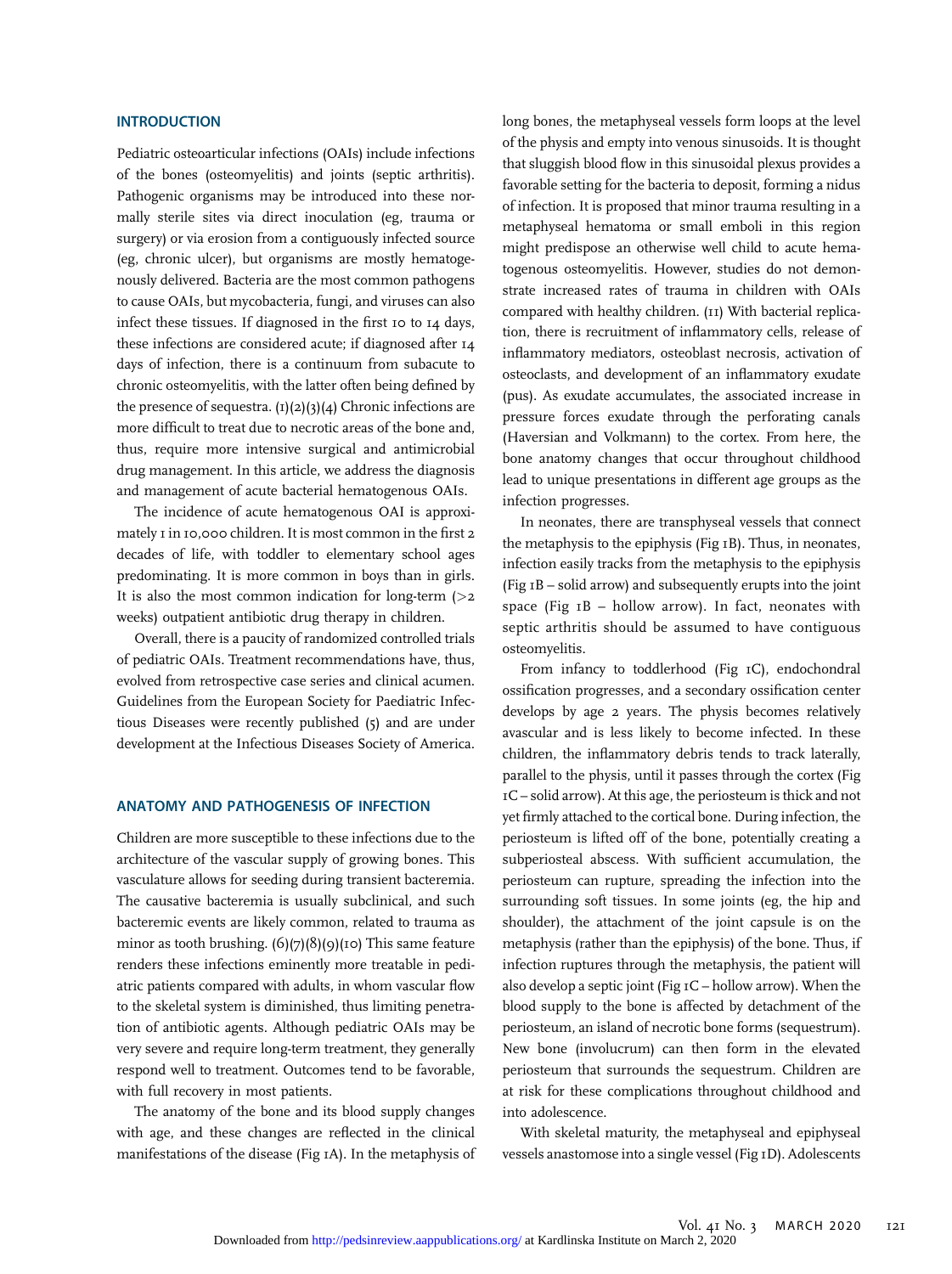

Figure 1. Pathogenesis of acute hematogenous osteoarticular infections for different age groups. A. Anatomy with initial focus of infection. B. Age 0-1 years. C. Age 1-16 years. D. Late adolescent/young adult.

continue to have increased vascular supply to bones compared with adults, but the cortex thickens and the periosteum is thinner, more adherent, and more fibrous. Thus, in adolescents, infection often remains within the bone.

Overall, osteomyelitis most commonly occurs in long bones, such as the femur, tibia, fibula, and humerus, and in the small bones of the foot. Septic arthritis is most commonly found in the hips and knees.

## HISTORY AND CLINICAL EXAMINATION

As with all patients, the first step is a thorough history to establish the onset and character of symptoms such as pain, fever, swelling, redness, decreased range of motion, and refusal to bear weight as well to explore possible exposures or medical history that may alert to risk factors for unusual infectious causes (Table 1).

Pain is the most common symptom in those with OAI. In neonates and infants, this can present as pseudoparalysis (the refusal to move or use an extremity). Notably, neonates more often have multifocal infection and warrant a thorough evaluation of the entire skeleton, particularly with Staphylococcus aureus or Salmonella infections. Young toddlers may refuse to bear weight, may revert to crawling, or may seem uncomfortable with routine care, such as holding or diaper changes. Young children may complain of generalized extremity pain and often present with a limp. Pain may be referred to contiguous areas, such as hip pain to the knee joint. In older children, the pain is often more focal and presents as point tenderness. Unlike posttraumatic pain, which often improves with rest, the pain from OAIs will occur at rest and with activity. History of fever is helpful, but fever is present in only 75% of children. Although most children present with pain and fever or malaise, it is important to recognize that children may also present systemically ill with fever, hypotension, tachycardia, and tachypnea requiring high levels of supportive care.

A careful physical examination is necessary to establish the diagnosis and location of a possible OAI; specific locations of osteomyelitis have implications for management. In neonates and young children, it is often difficult to determine a focus within an extremity. They may be irritable with any palpation or movement, but if consoled by parents, one may be able to palpate most bones and move most joints to localize the infection. Percussion over the bone distant to the focal pain will often elicit pain at the site of the infection. Passive range of motion of the joint(s) close to the site of the suspected infection can help establish the presence of a concomitant septic joint. Patients with septic arthritis typically will not tolerate short arc  $(*i*  $0^{\circ}$ )$  of motion of the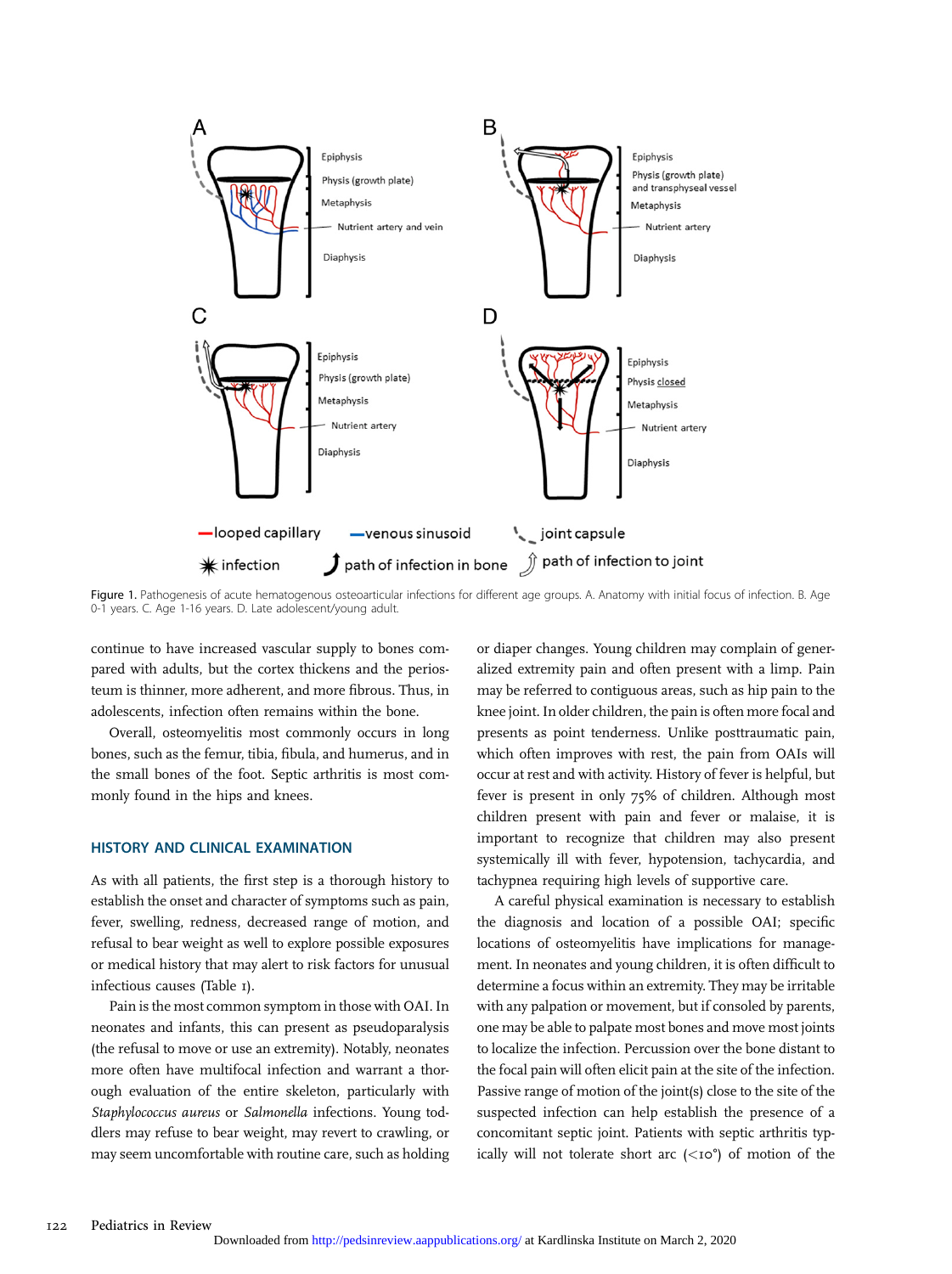# TABLE 1. Clinical and Less Common Microbial Differential Diagnoses for Children with OAI

| <b>AGENT OR ENTITY</b>                        | HISTORICAL AND CLINICAL CLUES                                                                                            | <b>KEY DIAGNOSTIC CONSIDERATIONS</b>                                                                                                                                                                                                                             |
|-----------------------------------------------|--------------------------------------------------------------------------------------------------------------------------|------------------------------------------------------------------------------------------------------------------------------------------------------------------------------------------------------------------------------------------------------------------|
| Noninfectious, heme/oncologic                 |                                                                                                                          |                                                                                                                                                                                                                                                                  |
| Bone infarction                               | Pain, may be multifocal, no systemic illness                                                                             | MRI demonstrates changes consistent with<br>infarction                                                                                                                                                                                                           |
| Ewing sarcoma                                 | Insidious onset of pain, rare to have systemic<br>symptoms                                                               | Radiographs demonstrate a radiolucent lesion<br>with a pronounced periosteal reaction (typically<br>an "onion skin" or "hair on end" periosteal<br>reaction), MRI demonstrates a bone lesion with<br>an associated soft tissue mass biopsy of the<br>lesion/mass |
| Langerhans cell histiocytosis                 | Insidious onset of pain, geographic radiolucent<br>lesions in bone, rare to have<br>elevated acute-phase reactant levels | MRI demonstrates solidly enhancing lesion in the<br>bone, bone biopsy                                                                                                                                                                                            |
| Leukemia                                      | Fatigue, weight loss, frequent infections, easy<br>bruising/bleeding, generalized pain                                   | CBC, peripheral blood smear, bone marrow biopsy                                                                                                                                                                                                                  |
| Lymphoma                                      | Swollen lymph nodes, weight loss, night sweats                                                                           | Imaging demonstrates lymphadenopathy, lymph<br>node biopsy                                                                                                                                                                                                       |
| Neuroblastoma                                 | Painless mass, distended abdomen, weight loss,<br>neurologic symptoms                                                    | CT or MRI demonstrates a mass, biopsy of the mass                                                                                                                                                                                                                |
| Osteoid osteoma                               | Localized pain that responds well to NSAIDs                                                                              | CT or MRI demonstrates small bone lesion with<br>central nidus                                                                                                                                                                                                   |
| Noninfectious, immune mediated                |                                                                                                                          |                                                                                                                                                                                                                                                                  |
| Blood dyscrasia (hemophilia)                  | Family history, personal history of bleeding                                                                             | Hematoma encountered instead of pus,<br>supportive hematologic studies                                                                                                                                                                                           |
| Chronic recurrent multifocal<br>osteomyelitis | Mimics subacute osteomyelitis                                                                                            | Bone biopsy for culture (to ensure negative) and<br>consistent pathology, response to NSAIDs                                                                                                                                                                     |
| Henoch-Schonlein purpura                      | Clinically consistent features                                                                                           | Musculoskeletal involvement usually tendonitis,<br>but can mimic septic arthritis; distinguish on<br>physical examination                                                                                                                                        |
| Kawasaki syndrome                             | Clinical criteria for Kawasaki syndrome, with<br>care to elicit historical symptoms                                      | Discussed in American Heart Association Kawasaki<br>Guidelines, supportive laboratory data (12)                                                                                                                                                                  |
| Poststreptococcal arthritis                   | Often symmetrical arthritis, may be small to<br>mid-size joints                                                          | Usually older children and adults, 2-3 wk after<br>group A Streptococcus infection, moderate<br>response to NSAIDs                                                                                                                                               |
| Reactive arthritis syndrome                   | Arthritis, urethritis, bilateral conjunctivitis; more<br>common in adults                                                | Clinical diagnosis                                                                                                                                                                                                                                               |
| Rheumatologic disease                         | Clinical criteria, usually prolonged or recurrent<br>symptoms                                                            | Supportive laboratory data, biopsy of synovial<br>tissue might be helpful, joint inflammation<br>usually not >50,000 cells/mL.                                                                                                                                   |
| Rheumatic fever                               | Clinical criteria<br>Migrating polyarthritis, usually large joints                                                       | Joints resolve quickly with aspirin/ibuprofen                                                                                                                                                                                                                    |
| Serum sickness                                | New drug exposure<br>Polyarthritis, often rash                                                                           | Often low C3, C4                                                                                                                                                                                                                                                 |
| Transient synovitis                           | Onset of pain after a viral illness, usually large<br>joints of lower extremities, symptoms may<br>wax and wane          | Kocher criteria may be helpful to distinguish,<br>responds well to NSAIDs                                                                                                                                                                                        |
| Noninfectious, orthopedic                     |                                                                                                                          |                                                                                                                                                                                                                                                                  |
| Fracture                                      | Acute pain after an injury, no systemic illness                                                                          | Radiographs demonstrate the fracture                                                                                                                                                                                                                             |
|                                               |                                                                                                                          |                                                                                                                                                                                                                                                                  |

Continued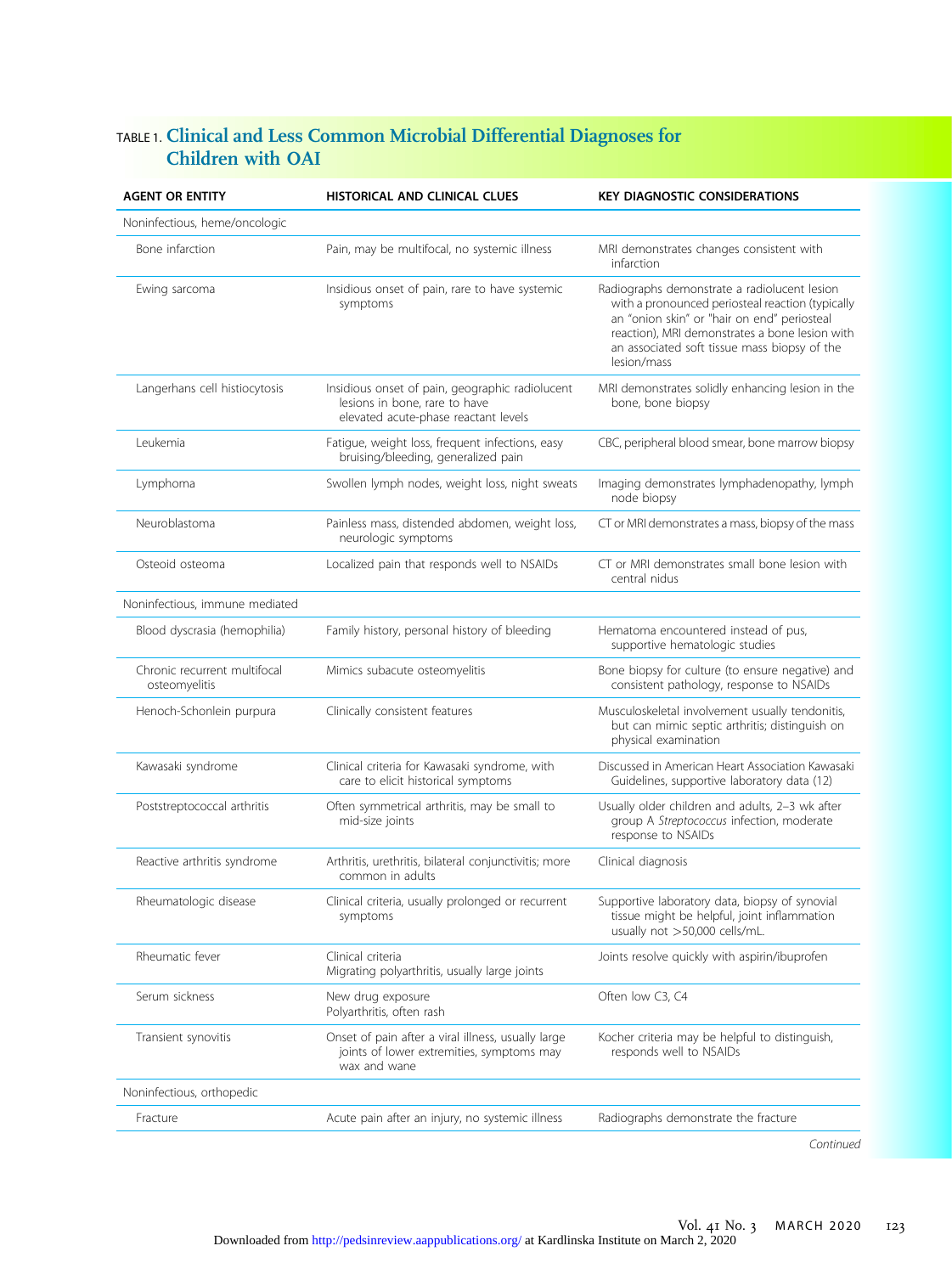# TABLE 1. (Continued)

| <b>AGENT OR ENTITY</b>               | HISTORICAL AND CLINICAL CLUES                                                                                                                                                                  | <b>KEY DIAGNOSTIC CONSIDERATIONS</b>                                                                                                                                   |
|--------------------------------------|------------------------------------------------------------------------------------------------------------------------------------------------------------------------------------------------|------------------------------------------------------------------------------------------------------------------------------------------------------------------------|
| Legg-Calve-Perthes disease           | Variable onset and acuity of pain, no systemic illness                                                                                                                                         | Radiography or MRI demonstrate avascular<br>necrosis of the femoral head                                                                                               |
| Nonaccidental trauma                 | Absent/inconsistent clinical history                                                                                                                                                           | Skeletal survey, radiographs often demonstrate<br>multiple injuries in various states of healing                                                                       |
| Slipped capital femoral epiphysis    | Variable onset and acuity of pain, no systemic illness Radiographs demonstrate a slip                                                                                                          |                                                                                                                                                                        |
| Bacterial                            |                                                                                                                                                                                                |                                                                                                                                                                        |
| Borrelia burgdorferi                 | Exposure to ticks or travel in endemic areas within 2 Serologic testing usually diagnostic with<br>mo-2 y, history of consistent rash, bland arthritis<br>with 10,000-50,000 white blood cells | consistent clinical picture, PCR synovial fluid<br>available in reference laboratories                                                                                 |
| Brucella species                     | Ingestion of unpasteurized dairy or infected meats May grow from blood or synovial fluid, serology                                                                                             | helpful (blood), PCR of fluid and blood available<br>at state health departments                                                                                       |
| Fusobacterium necrophorum            | Severe sore throat or dental abscess, neck pain,<br>usually associated with embolic pneumonia<br>(Lemierre syndrome)                                                                           | Thrombus of internal jugular on ultrasonography<br>or CT, embolic pulmonary findings, anaerobic<br>blood culture positive (or aerobic<br>supplemented with FOS)        |
| Haemophilus influenzae               | Usually <4 years of age, unimmunized; if<br>nontypable, worry about immunodeficiency                                                                                                           | Culture of infected source                                                                                                                                             |
| Mycobacterium (atypical)             | Immune defect in the interferon pathway                                                                                                                                                        | Synovial biopsy for culture and pathology helpful                                                                                                                      |
| Mycobacterium tuberculosis           | Exposure to infected persons or high-risk settings or<br>to persons with chronic cough with such<br>exposures, unpasteurized dairy (Mycobacterium<br>bovis)                                    | Synovial biopsy for culture and pathology helpful,<br>in addition to usual M tuberculosis evaluation;<br>PCR (synovial fluid) available from reference<br>laboratories |
| Mycoplasma and Ureaplasma<br>species | Immune defect, particularly with severe<br>immunoglobulin deficiency; insidious onset,<br>boggy joint                                                                                          | Culture on special media or do PCR (synovial fluid)<br>for various species                                                                                             |
| Neisseria gonorrhea                  | Sexual activity, or perinatal infection                                                                                                                                                        | Synovial fluid positive in only 25%; screen throat/<br>rectum/cervix                                                                                                   |
| Neisseria meningiditis               | Unimmunized                                                                                                                                                                                    | Culture of infected source                                                                                                                                             |
| Pasteurella species                  | Bite/lick of wound from cat or dog                                                                                                                                                             | Culture of infected source                                                                                                                                             |
| Pseudomonas species                  | Injection drug use, disorders of neutrophil function Culture of infected source, neutropenia<br>or number                                                                                      |                                                                                                                                                                        |
| Salmonella species                   | Sickle cell<br>Amphibious pets<br>Infants at greater risk                                                                                                                                      | Culture of infected source                                                                                                                                             |
| Spirillum minus                      | Contact with rats (Europe), often a palmar<br>maculopapular/pustular rash                                                                                                                      | May grow from culture of blood or fluid, but add<br><b>FOS</b>                                                                                                         |
| Streptobacillus moniliformis         | Contact with rats (American continent), often<br>palmar maculopapular/pustular rash                                                                                                            | May grow from culture of blood or fluid, but add<br>FOS                                                                                                                |
| Fungal                               |                                                                                                                                                                                                |                                                                                                                                                                        |
| Blastomyces dermatitidis             | Travel to central United States                                                                                                                                                                | Synovial biopsy for culture and pathology<br>Serologic testing                                                                                                         |
| Candida species                      | Immunocompromised, medically complex or<br>immunodeficient, including neonates; may have<br>diffuse maculopapular/pustular rash                                                                | May grow from culture of blood or fluid                                                                                                                                |
| Coccidioides immitis                 | Travel to endemic area (Arizona, Nevada, California,<br>Texas, Utah, Mexico, Central and South America)                                                                                        | Synovial biopsy for culture and pathology<br>Serologic testing                                                                                                         |
|                                      |                                                                                                                                                                                                |                                                                                                                                                                        |

Continued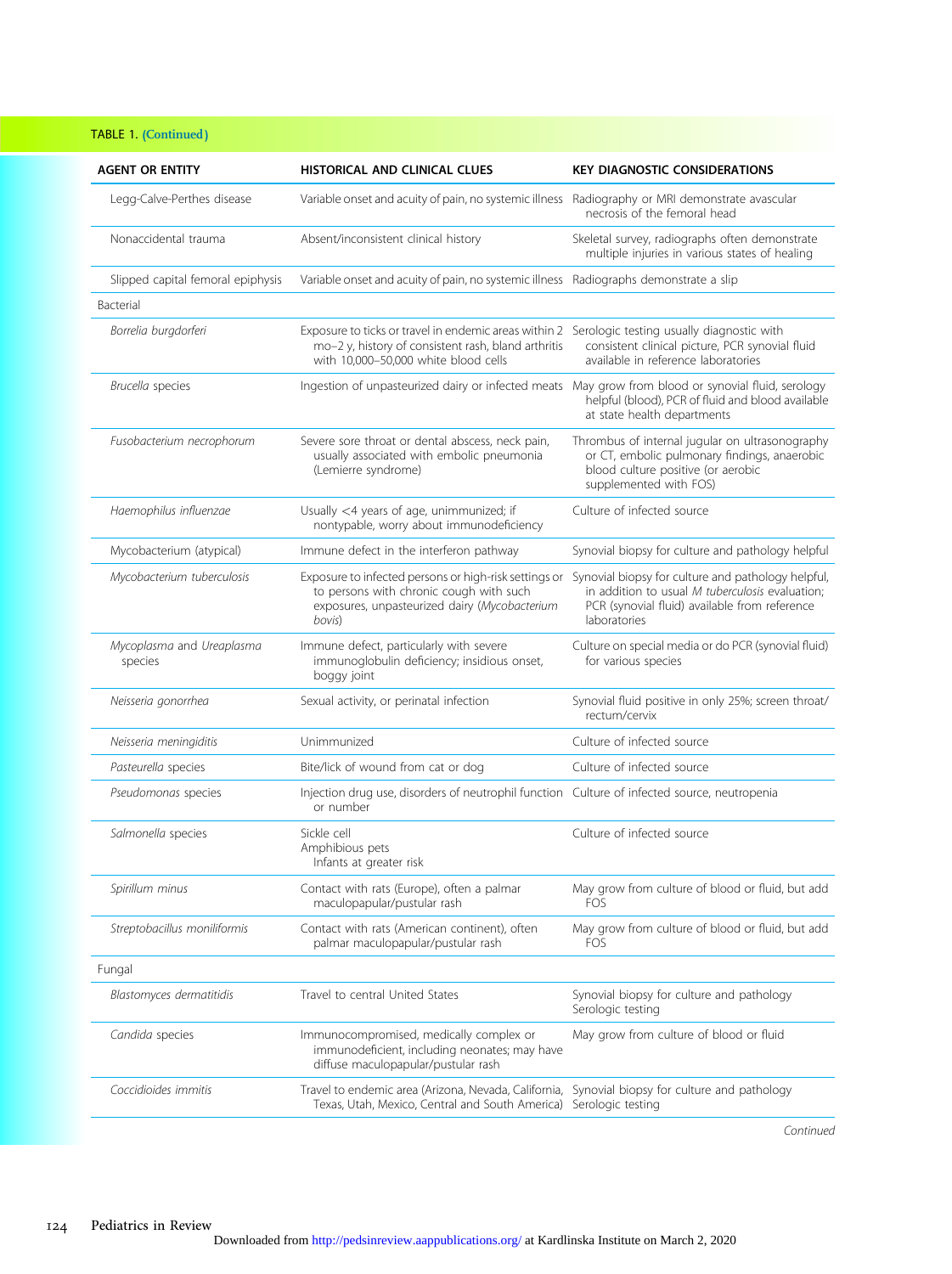#### TABLE 1. (Continued )

| <b>AGENT OR ENTITY</b>  | HISTORICAL AND CLINICAL CLUES                                                                             | <b>KEY DIAGNOSTIC CONSIDERATIONS</b>                                                                                                                                                                                        |
|-------------------------|-----------------------------------------------------------------------------------------------------------|-----------------------------------------------------------------------------------------------------------------------------------------------------------------------------------------------------------------------------|
| Cryptococcus neoformans | Often immunocompromised, exposure to bird<br>droppings in soil                                            | Synovial biopsy for culture and pathology<br>Serologic testing                                                                                                                                                              |
| Histoplasma capsulatum  | Travel to endemic area (central United States),<br>exposure to birds or bird excrement                    | Synovial biopsy for culture and pathology<br>Serologic testing                                                                                                                                                              |
| Sporothrix schenckii    | Contact with plant debris, more common in the<br>immunocompromised                                        | Synovial biopsy for culture and pathology<br>Serologic testing                                                                                                                                                              |
| Viral                   |                                                                                                           |                                                                                                                                                                                                                             |
| Chikungunya virus       | Recent travel to endemic area, biphasic febrile<br>illness                                                | Serologic testing                                                                                                                                                                                                           |
| <b>Enterovirus</b>      | Associated with hypogammaglobulinemia                                                                     | Enteroviral PCR (synovial fluid) if suspected                                                                                                                                                                               |
| Parvovirus B19          | Acute arthritis, but can last 1-2 mo<br>Usually symmetrical, polyarticular, small joint                   | PCR and serology of blood                                                                                                                                                                                                   |
| Protozoan/parasitic     |                                                                                                           |                                                                                                                                                                                                                             |
| Trichinella             | Myositis and eosinophilia, ingestions of wild/home-<br>raised carnivore/omnivore meats                    | Possible to see calcifications on radiographs;<br>eosinophilia may be present (70%), elevated<br>muscle enzymes, pathology of muscle,<br>serologic testing (available at the Centers for<br>Disease Control and Prevention) |
| Taenia infections       | Usually symptomatic if in nervous system, but may Serologic testing, pathology of lesion<br>invade muscle |                                                                                                                                                                                                                             |

CBC=complete blood cell count, CT=computed tomography, FOS=fastidious organism supplementation, MRI=magnetic resonance imaging, NSAID=nonsteroidal anti-inflammatory drug, OAI=osteoarticular infection, PCR=polymerase chain reaction.

involved joint. With the affected bone appropriately supported, it is unlikely that the joint being moved is involved in the infection if the patient has little or no pain with short arc passive range of motion. Axial loading of a joint (putting pressure through the joint) also typically elicits pain when septic arthritis is present. This is tested by lightly knocking one's fist on the distal end of the bone being examined.

If the infection has breached the cortex and involves the surrounding soft tissues, the examiner may notice edema and erythema at the involved site. There may be a focal area of fluctuance with an associated soft tissue abscess. Because of the overlap in symptoms, these children can be mistakenly diagnosed as having cellulitis or skin abscess. With concomitant septic arthritis, the joint will often be swollen. Occasionally, OAIs can lead to an associated septic thrombophlebitis, so examination of the vessels in the infected area for cording, tenderness, or redness is important.

#### LABORATORY EVALUATION

Laboratory testing in the evaluation for OAI should include complete blood cell count, erythrocyte sedimentation rate

(ESR), and C-reactive protein (CRP) level. It is also imperative to draw blood cultures (ideally 2) because the causative organism can often be identified in this manner. Culture of the infected source is discussed later herein. The white blood cell (WBC) count and differential count on a peripheral smear are helpful in evaluation for other conditions (ie, hematologic/oncologic), but it is not diagnostic of OAI because only 50% of patients have a WBC count greater than 10,000/ $\mu$ L (>10×109/L) and 20% greater than 15,000/ $\mu$ L (>15×10<sup>9</sup>/L). (13) The CRP level tends to rise (and fall) faster than the ESR. The CRP level peaks at approximately  $48$  hours and has a half-life of  $4$  to 9 hours, although notably may transiently increase after surgery. (14) It is greater than 0.2 mg/L in approximately 85% of patients and greater than 0.4 mg/L in 70%. A CRP level of 0.4 mg/L is also a useful cutoff level to differentiate viral from bacterial illness. The ESR is affected by the presence of immunoglobulins and fibrinogen, 2 proteins with long halflives; therefore, the ESR may remain elevated for more than a week after inflammation resolves.  $(I4)(I5)$  The ESR is greater than 20 mm/hr and greater than 30 mm/hr in 94% and 70% of patients with OAIs, respectively. (13)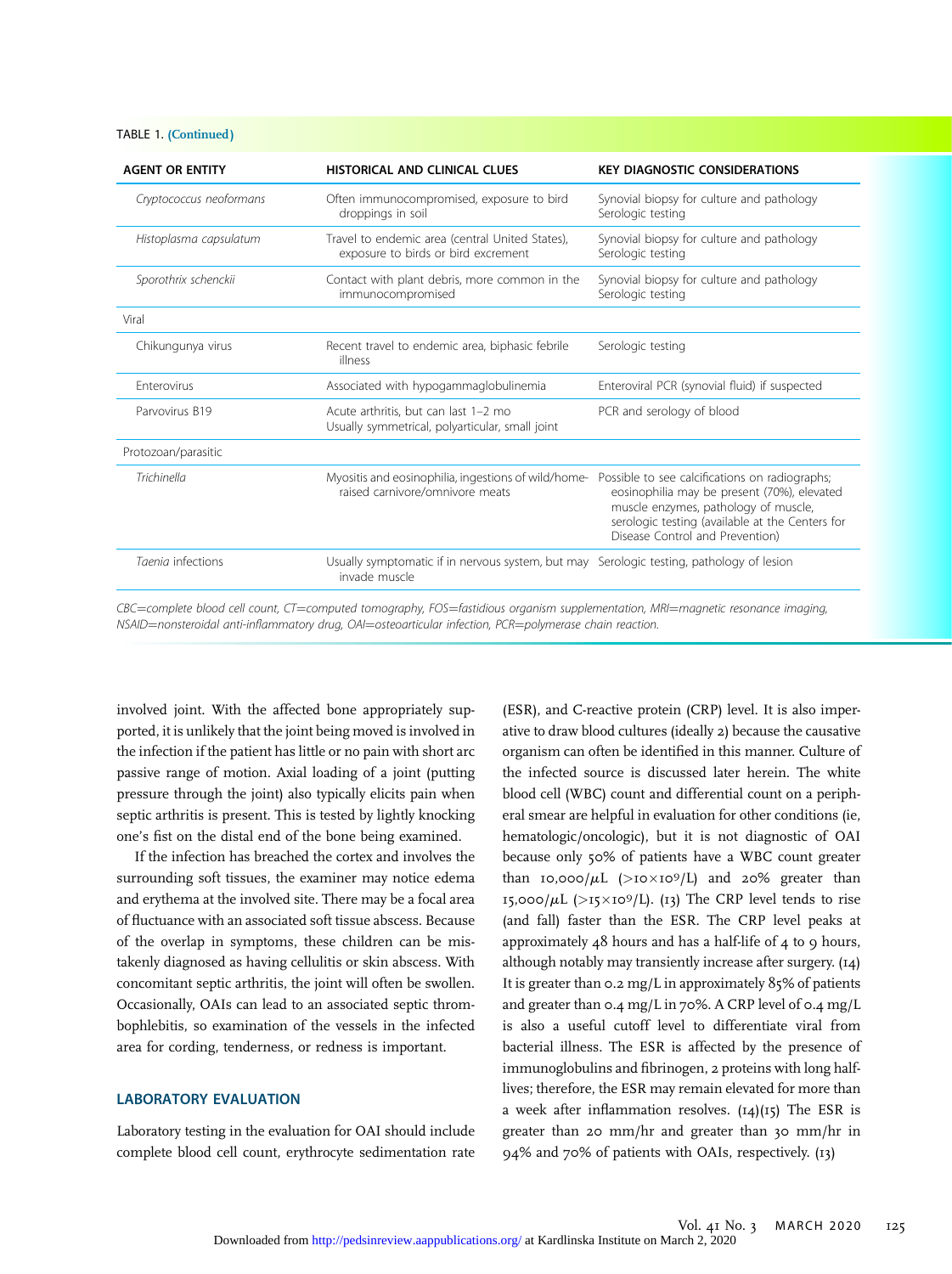Synovial fluid is important to obtain for culture and helpful in categorizing the potential source of inflammation. Normal synovial fluid has a WBC count less than  $200/\mu L$  (.2×10<sup>9</sup>/L). Bacterial infection tends to have a WBC count greater than 50,000 to 100,000/ $\mu$ L (50×109/L to  $100\times10^{9}$ /L). Rheumatologic causes and some infectious causes (Borrelia burgdorferi, mycobacteria, endemic fungi, Brucella) tend to have a WBC count of 5,000 to 50,000/ $\mu$ L  $(5\times10^9/L$  to  $50\times10^9/L$ ), although there are exceptions. (10) Transient synovitis typically has a WBC count less than 50,000/ $\mu$ L (50×10<sup>9</sup>/L). (16) A synovial biopsy is not routine, but it is particularly helpful in infectious causes inciting granulomatous inflammation, such as mycobacterial and endemic fungal infections, and may be helpful in rheumatologic disease.

# DIFFERENTIAL DIAGNOSIS

The differential diagnosis for those presenting with focal bone pain includes trauma, infarction, benign (eg, osteoid osteoma) and malignant (eg, Ewing sarcoma) tumors, and chronic recurrent multifocal osteomyelitis (CRMO), which is a nonbacterial inflammatory bone disease.  $(17)(18)(19)$  For individuals with arthritis, the differential diagnosis includes transient synovitis, hemarthrosis, and rheumatologic disease. There is a large clinical and microbial differential diagnosis, presented in Table 1. A common clinical dilemma is the differentiation between hip septic arthritis and transient synovitis. Although independently not reliably predictive, the combination of history of fever, reluctance to bear weight, ESR greater than 40 mm/hr, and WBC count greater than 12,000/ $\mu$ L (12×109/ L) (collectively called the Kocher criteria) are relatively specific for the diagnosis of septic arthritis, which differentiates septic arthritis from transient synovitis. (20)

### IMAGING

Initial imaging for suspected OAI should always begin with plain radiographs of the involved area. (21) For osteomyelitis, there may be absent or limited changes early in the course of infection, but imaging is essential to rule out other causes of pain, including tumor and fracture. If the radiographs are abnormal, they may avert the need for other studies, such as magnetic resonance imaging (MRI). Finally, they serve as a baseline to monitor for changes over time, including bone remodeling, angular deformity, and growth disturbance.

Visible changes in bone due to infection depend on the amount of bone loss over time and may take up to 2 weeks before such bone loss is detectable on radiographs. Because neonatal bone is less dense, changes are radiographically apparent sooner. Radiographic changes in osteomyelitis include areas of osteolysis, cortical expansion, thinning or destruction, periosteal elevation, and, late in the course, periosteal bone formation (Figs 2 and 3). The differential diagnosis for the most common radiologic observations in bone infection (eg, lytic lesions on radiographs, bone marrow edema on MRI) include primarily CRMO, or oncologic processes such as leukemia, lymphoma, Langerhans cell histiocytosis, neuroblastoma, and Ewing sarcoma (Table 1).

Historically, radionuclide scanning (bone scan) using technetium-99m was used to evaluate for osteomyelitis because this imaging technique was much more sensitive in detecting early osteomyelitis than were plain radiographs. This technique has largely been supplanted by MRI where available. The disadvantages of a bone scan are the relatively low specificity in ruling out other causes of increased bone turnover, difficulty in differentiating osteomyelitis from adjacent cellulitis or septic arthritis, radiation exposure,



Figure 2. Two-year-old with methicillin-resistant Staphylococcus aureus infection of the right femur, progression over time. A. Plain radiograph on the day of presentation with fever and refusal to bear weight on the right leg. Inflammatory changes in the soft tissues about the distal thigh, no bony changes (arrows). B. Magnetic resonance image on the day of presentation showing extensive osteomyelitis of the femur with subperiosteal abscess (arrow). C. Ongoing extensive osteomyelitis (bracket) of the femur with pathologic fracture (arrow) 4 months after diagnosis. D. Healing pathologic fracture (arrow) with increased angulation after minor trauma 8 months after diagnosis. E. Resolved osteomyelitis and healed fracture (arrow) after remodeling with residual angulation 33 months after diagnosis.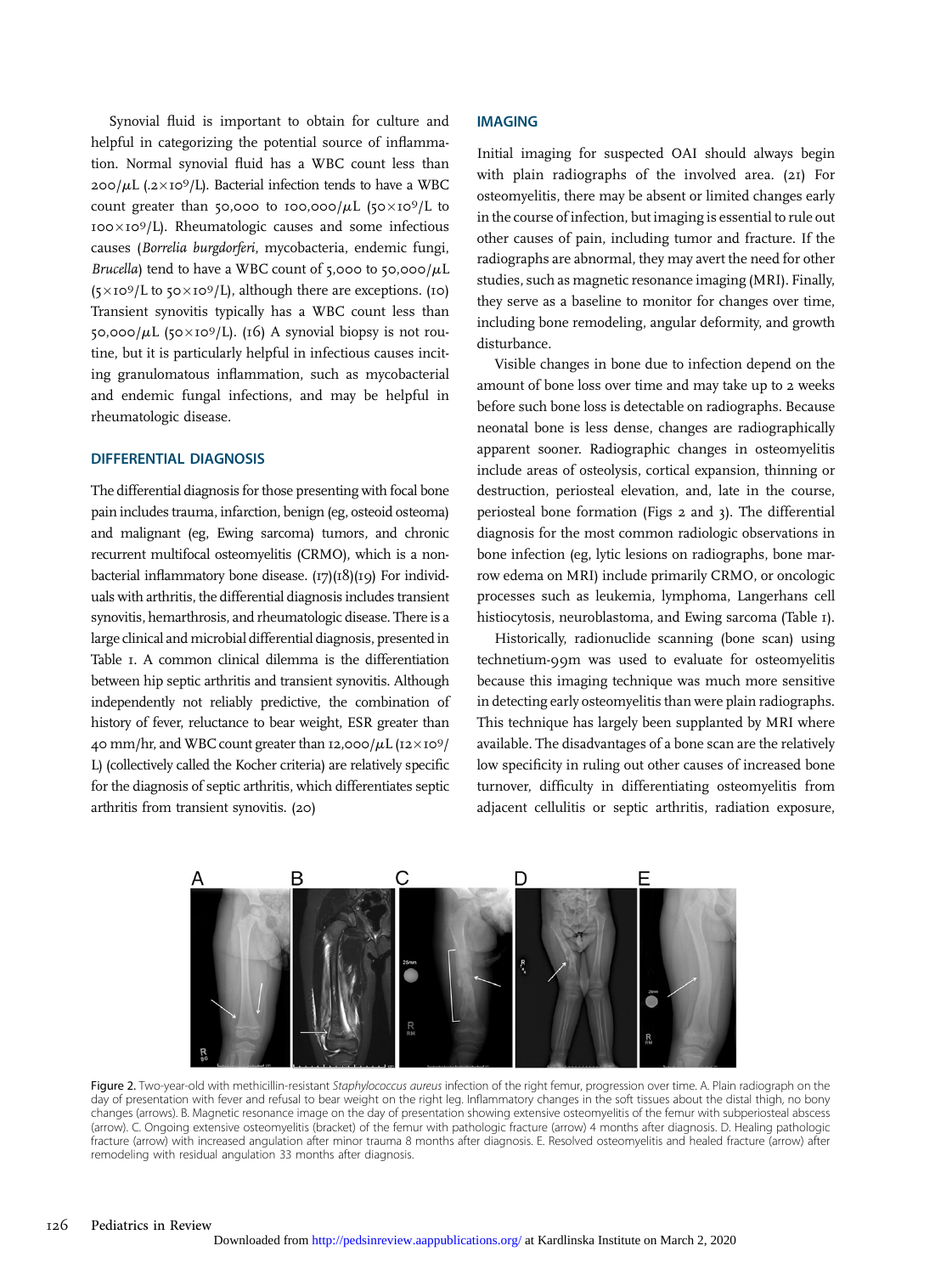

Figure 3. Fifteen-year-old with chronic deformity of the right proximal humerus (A, arrow) secondary to osteomyelitis and septic arthritis as a child; for comparison, a normal radiograph of a teenage shoulder (B).

and expense. Bone scans also lack sensitivity in neonates. Many centers no longer offer this technology.

MRI is the imaging study of choice for evaluation for osteomyelitis after plain radiographs. MRI has the greatest capacity for detecting OAI early in the disease course, when it presents as an area of edema in the bone. MRI is used to identify subperiosteal abscesses, adjacent soft tissue abscesses, myositis, and joint effusion (Fig 2B). It is also the best modality for evaluation of the surrounding anatomy. Contrast can be used to help delineate solid masses (eg, tumors) from fluid-filled spaces (eg, abscesses). However, MRI is not 100% sensitive, and it cannot always establish noninfectious from infectious causes of edema. MRI is also limited by cost and, for some patients, the need for sedation.

Computed tomography (CT) may be useful, especially in evaluating the bone architecture. It has a particular niche in children with implanted metal devices in whom MRI is contraindicated or in whom the quality of the MRIs is compromised by the implant. CT or MRI can be used in the evaluation of late manifestations of disease, such as sequestra and involucra. CT is faster, is less expensive, and less often requires sedation than MRI but results in significant exposure to radiation.

Combined positron emission tomography/CT is emerging as a technology that is useful in the diagnosis of osteomyelitis. It hasthe advantage of identifying foci of infection very early in the process, and it easily scans the entire body in a very short amount of time. (22) At this time, however, cost and radiation exposure prohibit its widespread acceptance. Nevertheless, it does have a particular role in diagnosing infections adjacent to metallic implants that preclude evaluation by MRI.

Ultrasonography is often used to detect effusions of joints (especially in the hips), which may indicate the

presence of septic arthritis. Ultrasonography is of limited utility in the diagnosis of osteomyelitis but is useful in the detection of associated venous thrombi.

# **DIAGNOSIS**

A definitive diagnosis of osteomyelitis is made with biopsy or aspirate of the affected site. The biopsy can be performed percutaneously with a needle or in an open manner. The method of the biopsy is dictated by the site to be biopsied and the provider performing the biopsy. It is desirable to send bone and bone aspirate samples for histologic evaluation and cytologic analysis, respectively, and both for culture. By including specimens for histology and cytology, neoplastic processes can be evaluated for presence. During the biopsy, it is important to avoid passing through areas of cellulitis or myositis to avoid contamination to the sample. If unusual or noninfectious causes are suspected (based on exposures and history), synovial tissue should also be sent for pathology and appropriate cultures (Table 1). Without microbiology and pathology, the diagnosis of OAI is based on clinical reasoning and radiology. (23)

## CAUSATIVE PATHOGENS AND THEIR IDENTIFICATION

The causative pathogens of acute OAIs are listed in Table 2. Most are caused by S aureus in every age group. The proportion of methicillin-resistant S aureus (MRSA) versus methicillin-susceptible S aureus (MSSA) varies by region, although notably hospital-wide antibiograms may overestimate the percentage of OAIs caused by MRSA. (13) Clindamycin resistance, which reaches 25% to 50% in some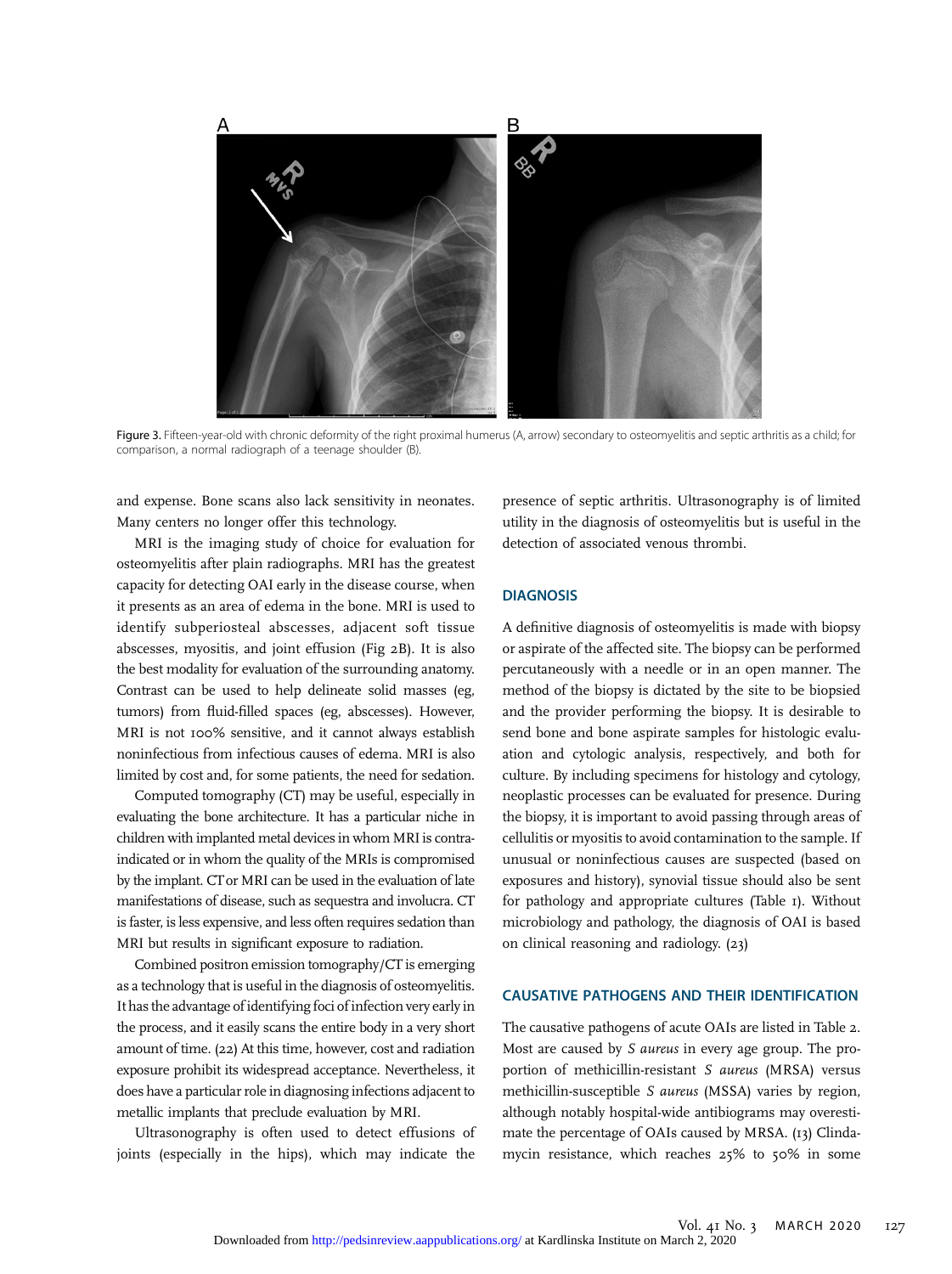regions (for MSSA and MRSA), is also important when considering S aureus. Other pathogens are more age dependent than S aureus. In neonates, group B streptococci and Salmonella species are important pathogens that often have comparatively indolent clinical presentations. In toddlers and preschoolers, Kingella kingae is well described, and in some areas of the world it causes more disease than S aureus in this age group. (24) This pathogen also tends to be more indolent and is described in association with mouth ulcers. Other regularly observed pathogens are Streptococcus pyogenes Neisseria meningiditis, Neisseria gonorrhea, Salmonella species, and Streptococcus pneumoniae. A full list of additional pathogens with some common associations is given in Table 1.

Identification of the causative pathogen relies on blood and source cultures of infected material and is the first step in ensuring the most effective therapy. Optimally, blood cultures should be obtained before antibiotic drug therapy and be of adequate volume and number (preferably 2 aerobic cultures). A consistent 2–blood culture policy for all patients with suspected OAI may increase positivity by 10% (to 49%). (13) Overall, positive blood cultures can be expected in 30% to 50% of patients. Source culture is extremely valuable and should be sent for aerobic incubation, with anaerobic, fungal, and mycobacterial culture reserved for select patients (Table 1). When infected material is sent for culture, aerobic yield is improved if both broth culture (in the form of a blood culture bottle) and traditional plates (blood, chocolate, and MacConkey) are used as media. Although traditional microbiologic methods continue to be

# TABLE 2. Common Organisms by Age

| AGE                                          | <b>ORGANISMS</b>                                                                                                                                                                                                                         |
|----------------------------------------------|------------------------------------------------------------------------------------------------------------------------------------------------------------------------------------------------------------------------------------------|
| Neonate                                      | Staphylococcus aureus,<br>Streptococcus agalactiae,<br><b>Salmonella</b> species, viridans<br>group streptococci, Streptococcus<br>pneumoniae, Streptococcus<br>pyogenes, Escherichia coli, Neisseria<br>gonorrhoeae, Treponema pallidum |
| 3 mo to $<$ 5 y                              | S aureus, Kingella kingae, S<br><b>pyogenes</b> , S pneumoniae,<br>Haemophilus influenzae, Neisseria<br>meningiditis                                                                                                                     |
| ≥5 v                                         | <b>S aureus, S pyogenes</b> , S pneumoniae,<br>N meningiditis                                                                                                                                                                            |
| Adolescent                                   | S aureus, S pyogenes, $N$<br>gonorrhoeae, N meningiditis,<br>Fusobacterium species                                                                                                                                                       |
| The most common organisms are shown in bold. |                                                                                                                                                                                                                                          |

valuable, particularly for susceptibility testing, methods to identify pathogens from culture more rapidly are becoming standard. These include polymerase chain reaction for panels of pathogens and mass spectrometry for protein signatures. Although most of these new methods require growth in traditional media first, panels for use directly on specimens are also in development. (25) Concern for unusual pathogens (eg, B burgdorferi, Coccidioides immitis, or Mycobacterium tuberculosis in immunocompromised patients) can require special media, and consultation with the receiving laboratory is advised.

## INPATIENT MEDICAL AND SURGICAL MANAGEMENT

Once the diagnosis of acute hematogenous OAI is likely, a provider is faced with various decisions regarding optimal management. Should the patient have surgery (for therapeutic or microbial diagnostic reasons)? Should antibiotic agents be initiated immediately or only after source culture? Which microbes should be targeted, and what are the advantages and disadvantages of one regimen over the other? The answers will depend on the clinical status of the child, the availability of surgical staff, the location of the infection, the microbial differential diagnosis, and local susceptibility patterns.

Surgical interventions are clearly indicated for osteomyelitis, including decompression of subperiosteal abscesses, drainage of associated soft tissue abscesses, and drilling/ decompression of intraosseous abscesses. These interventions are aimed at debulking infection, restoring adequate blood flow (thus limiting cell death), increasing antibiotic drug penetration, and preventing further spread of infection into contiguous spaces. In the case of suspected septic arthritis, a joint aspiration should be performed for both diagnostic and therapeutic purposes. If the joint aspirate is indicative of infection, the joint should be surgically drained and irrigated. Serial aspiration or percutaneous irrigation through catheters or cannulae has also been described. (26)(27) In areas where resources for surgery are limited, priority is given to the hip and shoulder joints and joints with large amounts of loculation and debris. Delay in diagnosis and treatment of a septic joint can lead to devastating long-term sequelae, including avascular necrosis, degenerative arthritis (due to death of cartilage), and chronic pain.

The procedures to obtain and process a source sample for pathology, cytology, and culture are described previously herein. This is not routine at all centers and is considered a controversial topic. Some arguments against making sampling a priority are that the clinical diagnosis is relatively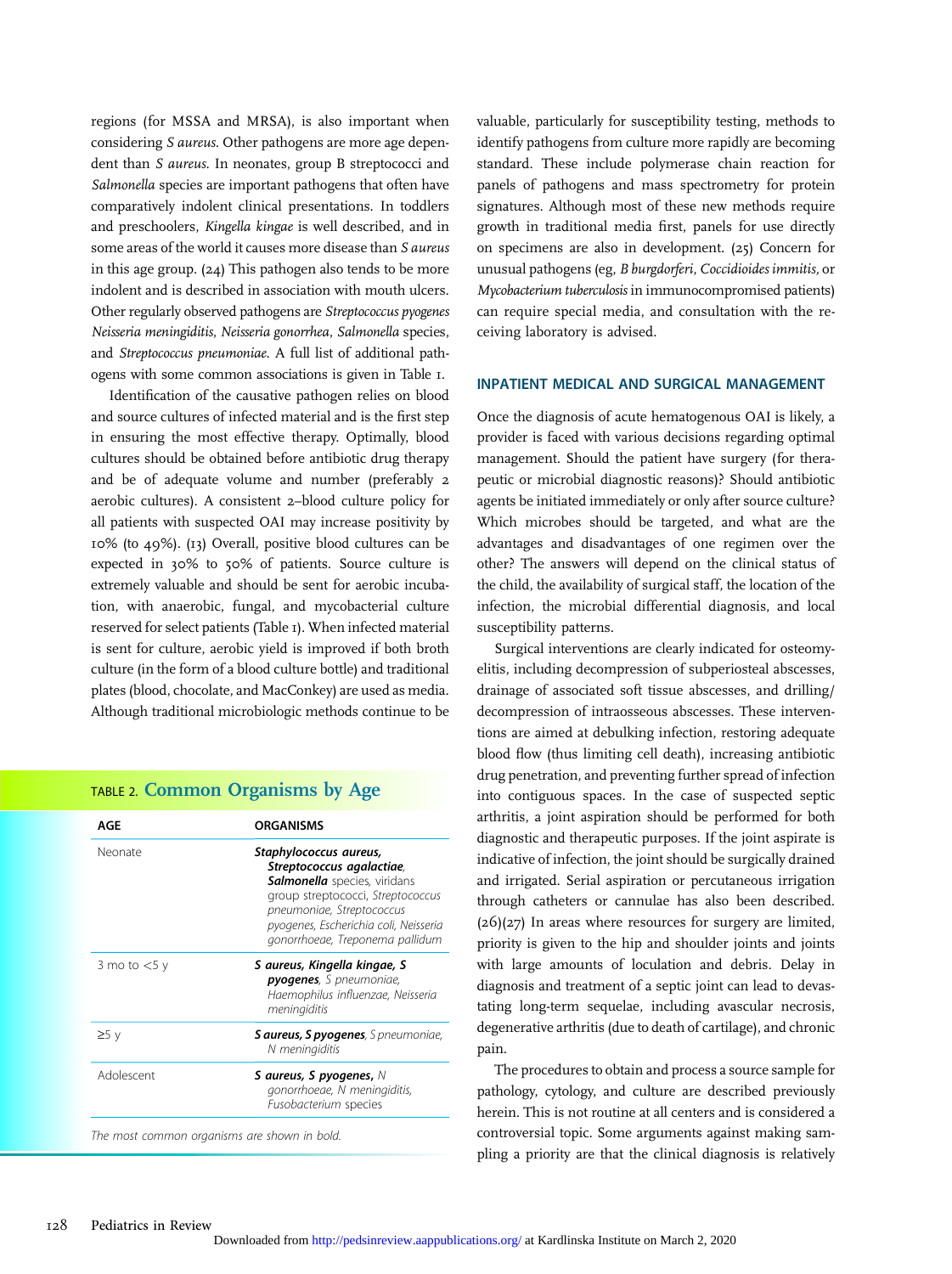straightforward, the microbiology is reasonably predictable, procedures involve some risk, and some hospitals may not have the support needed to obtain a sample. However, prioritizing source sampling has multiple benefits provided that a child is clinically stable enough, there are surgical staff available, and the location of infection is accessible. (13) Microbial yield with operative source cultures is 86%. (28) Although 50% of blood cultures  $(+/-$  source culture) are positive, in another 30% of cases only the source culture is positive. (13) The benefits of knowing the pathogen include decreased broad spectrum antibiotic drug exposure (including toxic agents such as vancomycin), decreased days of therapy,  $(13)(23)$  potentially decreased use of invasive and costly interventions (such as central venous catheters and MRIs), and the possibility of better outcomes resulting from optimal drug choices and simplified management decisions. (23) Care of children with an unknown pathogen becomes challenging if they do not improve as expected or they develop an adverse reaction to their selected antibiotic agents. In these scenarios, the provider must choose alternatives without knowledge of the organism or its susceptibilities. Studies demonstrate that when the pathogen is known, patients are more likely to be discharged taking a single antibiotic drug. (23) In addition, source sampling can provide an opportunity for pathology that on occasion leads to alternate diagnoses as well as an opportunity to decrease bacterial load (source control) that may aid recovery (Table 1).

One study advocates obtaining a source sample before antibiotic drug therapy if the patient is stable and the delay is not expected to be greater than 12 hours; however, this is another area of controversy. (13) Other literature suggests that previous antibiotic drug use does not influence culture results, at least for S aureus. (28) Performing a culture before administering antibiotic drugs remains relevant because it is unclear what effect antibiotic agents might have on the recovery of other pathogens. Moreover, there is a concern that these studies did not assess possible effects on antimicrobial drug therapy and central line use in children who remain culture negative. Conversely, if antibiotic agents have been started, it should not dissuade source sampling because there is ongoing utility in differentiating MSSA from MRSA.

### MANAGEMENT OF ANTIMICROBIAL DRUG THERAPY

Initially, children are usually treated intravenously, and then transitioned to oral therapy. An agent should be chosen that is effective against the most likely bacteria based on age, exposures, and local susceptibility patterns (Table 3). The

broadness of the regimen should be dictated by the severity of global illness and involvement of other organ systems. Empirically, S aureus should be targeted in children of all ages. The choice to cover MRSA depends on severity of illness, prevalence of that pathogen in the community, and whether one has a source culture as an end point for narrowing antimicrobial drug choices. In children younger than  $3$  years it is prudent to target  $K$  kingae, and this bacterium should also be considered for children 3 to 5 years of age. (24) Most choices that target S aureus will provide coverage for less common pathogens (such as S pyogenes), so expanding coverage to these less common pathogens should be based on culture results, exposures, age, or other risk factors (Table 1). Two comprehensive reviews of therapies were recently published. (29)(30) For children 1 to 3 years of age, some clinicians prefer cefazolin because it is effective against both MSSA and K kingae. (35) For those stable patients with risk factors for MRSA, clindamycin may be used instead of cefazolin. (35)(36) In the case of an unstable patient, vancomycin should be added to cefazolin due to studies demonstrating improved outcomes for patients with MSSA treated with beta-lactam antibiotic drugs compared with vancomycin alone. (37) If a patient has signs and symptoms related to toxin-mediated disease or has an undrained abscess, the addition of clindamycin is considered appropriate by some experts. (38) Some institutions also prefer nafcillin to cefazolin, particularly if a child has a positive blood culture for MSSA; although given the comparative adverse effects and cost, it is not clear whether this is justified outside of central nervous system infection. (39)(40) Parenteral therapies for OAIs with MRSA include vancomycin, clindamycin (although resistance is high in some locations), linezolid, daptomycin, and ceftaroline.  $(29)(30)$ 

Length of intravenous treatment is a point of some controversy, and recommendations have fluctuated over time. Recently, data endorse the safety of switching to oral therapy early, with resulting similar clinical outcomes, earlier discharge events, and decreased adverse events (such as central line complications). (13)(41) Before transitioning to oral therapy, the patient should be afebrile for at least 24 hours, have significantly improved clinical examination findings, exhibit a falling CRP level, have cleared bacteremia (if present at the start of therapy), and be able to tolerate oral therapy. Also, ideally the organism and its susceptibilities are known. These previously mentioned conditions are consistent with the new recommendations from the European Society for Pediatric Infectious Diseases. (5) Some institutions use a discrete CRP value (ie,  $\langle$ 20 mg/L  $|$  $\langle$ 190 nmol/L]) before transitioning to oral therapy. (42) Other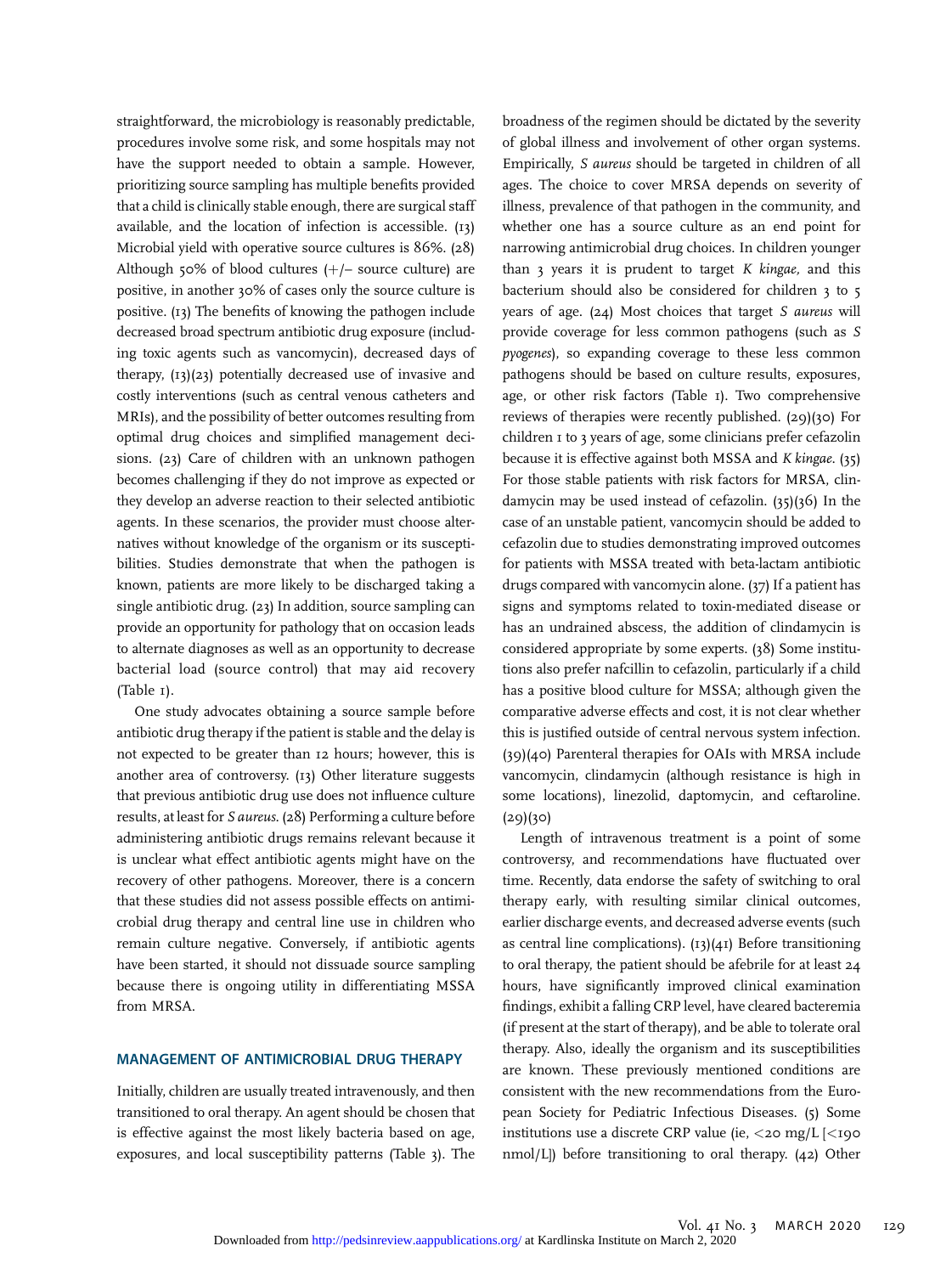| Age S11 y: 30<br>mg/kg per<br>$212$ y: 600<br>mg Q12H<br>longer<br>treatment<br>Q8H; age<br>Covers MRSA<br>reliably<br>durations<br>Hematologic<br><b>LINEZOLID</b><br>divided<br>1,800 mg/d<br>IV OR PO)<br>1,800 mg/d<br>divided<br>adverse<br>divided<br>effects<br>with<br>$\overline{8}$<br>$\overline{8}$<br>600 mg<br>day<br>$\frac{\circ}{\mathbb{Z}}$<br>$^{+}$<br>$\! + \!\!\!\!$<br>$^{+}$<br>CEFTAROLINE<br>Lacking clinical<br>45 mg/kg per<br>pediatrics<br>for OAIs<br>Covers MRSA<br>reliably<br>divided<br>Q8H<br>1,800 mg/d<br>divided<br>1,800 mg/d<br>divided<br>and PK<br>data in<br>$\overline{8}$<br>$\overline{8}$<br>600 mg<br>day<br>ξ<br>$^{+}$<br>$^{+}$<br>may result in<br>8-12 mg/kg per<br>day Q24H<br><b>DAPTOMYCIN</b><br>No established<br>No established<br>No established<br>maximum<br>maximum<br>maximum<br>Higher doses<br>elevation<br>reliably<br>Once daily<br>dosing<br>covers<br>MRSA<br>dose<br>dose<br>dose<br>CPK<br>$\downarrow$<br>ξ<br>$\frac{1}{2}$<br>$^{+}$<br>$^{+}$<br>$^{+}$<br><b>SULFAMETHOXAZOLE</b><br>May not be as effective<br>in initial therapy or<br>640 mg/d divided BID<br>640 mg/d divided BID<br>6-12 mg/kg per day<br>divided BID<br>High penetration<br>Highly bioavailable<br>TRIMETHOPRIM-<br>with abscess<br>formation<br>320 mg<br><b>Q</b><br>$\downarrow$<br>$\downarrow$<br>$^{+}$<br>$^{+}$<br>90-100 mg/kg<br>AMOXICILLIN<br>d divided<br>absorbed<br>tolerated<br>and well<br>per day<br>4,000 mg/d<br>divided<br>divided<br>TID<br>TID dosing<br>against<br>MSSA<br>Not active<br>$3,000$ mg/<br>1,000 mg<br>well<br>$\frac{\Theta}{\Theta}$<br>$\mathsf{P}$<br>(PO)<br>$\downarrow$<br>$^{+}$<br>$\circ$<br>$\circ$<br>200 mg/kg per<br>More frequent<br>12,000 mg/d<br>divided<br>AMPICILLIN<br>$CNS/\!\!/CSF$<br>divided<br>Q6H<br>8,000 mg/d<br>divided<br>against<br>MSSA<br>dosing<br>Penetrates<br>Not active<br>2,000 mg<br>$rac{1}{8}$<br>$\overline{5}$<br>day<br>ξ<br>$\frac{1}{+}$<br>$\! + \!\!\!\!$<br>$\circ$<br>$\circ$<br>3,600 mg/dIV divided<br>Q6H, 1,800 mg/<br>dPO divided TID<br>30–40 mg/kg per<br>day: IV divided<br>Q8H, PO divided<br>TID<br>900 mg N, 600 mg<br>Highly bioavailable<br>Eagle effect/toxin<br>MSSA/MRSA<br>susceptibilities<br>variable<br>1,800 mg/d IV/PO<br>divided Q8H<br>High penetration<br>CLINDAMYCIN<br>$(IV)$ OR PO $(3)$<br>inhibition<br>Unpalatable<br>Expensive<br>PO<br>$\downarrow$<br>$\trianglerighteq$<br>$^{+}$<br>$\! + \!\!\!\!$<br>Q6-8H, based on<br>Q6-8H, based on<br>60–80 mg/kg per day<br>divided Q6H<br>dose with levels,<br>6,000 mg/d divided<br>6,000 mg/d divided<br>concentrations<br>trough serum<br>concentrations<br>MSSA vs beta-<br>trough serum<br>2,000 mg (adjust<br>Less effective for<br>continuous,<br>VANCOMYCIN<br>Need for levels<br>consult <sub>(D)</sub><br>Covers MRSA<br>reliably<br>can use<br>lactams<br>Toxicity<br>$(1)$ $(4)$<br>$^{+}$<br>$^{+}$<br>$\circ$<br>100 mg/kg per day<br>divided Q12-24H<br>Penetrates CNS/CSF<br>4,000 mg/d divided<br>Q12H<br>MSSA coverage<br>CEFTRIAXONE (IV)<br>Controversial for<br>$2,000 \text{ mg/d}$<br>Q24H<br>2,000 mg<br>$\downarrow$<br>$\circ$<br>12,000 mg/d divided<br>Caustic to veins (best<br>Penetrates CNS/CSF<br>Studied for<br>intravascular<br>infection<br>8,000 mg/d divided<br>200 mg/kg per day<br>divided Q6H<br>administration<br>to use central<br>NAFCILLIN (IV)<br>Expensive<br>Adverse effects<br>Extravasations<br>common<br>grade 3<br>2,000 mg<br>$\overline{3}$<br>$\overline{\mathcal{S}}$<br>line)<br>$\overline{5}$<br>$\stackrel{\perp}{+}$<br>$^{+}$<br>$^{+}$<br>$\circ$<br>100-150 mg/kg per<br>day divided TID<br>(BID may be<br>effective)<br>CEFADROXIL (PO)<br>4,000 mg/d<br>divided QID<br>well studied<br>divided TID<br>often not<br>covered<br>Expensive<br>Not clinically<br>Hard to find,<br>3,000 mg/d<br>TID dosing<br>1,000 mg<br>$^+$<br>$^{+}$<br>$\circ$<br>100-150 mg/kg per<br>day divided QID<br>(TID also may be<br>effective)<br>CEPHALEXIN (PO)<br>QID or TID dosing<br>4,000 mg divided<br>QID<br>Clinically studied<br>Easy to find<br>Reliably covered<br>Palatable<br>divided QID<br>Inexpensive<br>4,000 mg/d<br>1,000 mg<br>$^{+}$<br>$\! + \!\!\!\!$<br>$\! + \!\!\!\!$<br>$\circ$<br>100-150 mg/kg per<br>day divided Q8H<br>Inexpensive<br>Not caustic to veins<br>Q8H administration<br>8,000 mg/ddivided | Common Antibiotic Drugs and |  | Monitoring for Patients with OAIs (5)(29)(30)(31)(32)(33) |  |  |  |  |
|---------------------------------------------------------------------------------------------------------------------------------------------------------------------------------------------------------------------------------------------------------------------------------------------------------------------------------------------------------------------------------------------------------------------------------------------------------------------------------------------------------------------------------------------------------------------------------------------------------------------------------------------------------------------------------------------------------------------------------------------------------------------------------------------------------------------------------------------------------------------------------------------------------------------------------------------------------------------------------------------------------------------------------------------------------------------------------------------------------------------------------------------------------------------------------------------------------------------------------------------------------------------------------------------------------------------------------------------------------------------------------------------------------------------------------------------------------------------------------------------------------------------------------------------------------------------------------------------------------------------------------------------------------------------------------------------------------------------------------------------------------------------------------------------------------------------------------------------------------------------------------------------------------------------------------------------------------------------------------------------------------------------------------------------------------------------------------------------------------------------------------------------------------------------------------------------------------------------------------------------------------------------------------------------------------------------------------------------------------------------------------------------------------------------------------------------------------------------------------------------------------------------------------------------------------------------------------------------------------------------------------------------------------------------------------------------------------------------------------------------------------------------------------------------------------------------------------------------------------------------------------------------------------------------------------------------------------------------------------------------------------------------------------------------------------------------------------------------------------------------------------------------------------------------------------------------------------------------------------------------------------------------------------------------------------------------------------------------------------------------------------------------------------------------------------------------------------------------------------------------------------------------------------------------------------------------------------------------------------------------------------------------------------------------------------------------------------------------------------------------------------------------------------------------------------------------------------------------------------------------------------------------------------------------------------------------------------------------------------------------------------------------------------------------------------------------------------------------------------------------------------------------------------------------------------------------------------------------------------------------------------------------------------------------------------------------------------------------------------------------------------------------------------------|-----------------------------|--|-----------------------------------------------------------|--|--|--|--|
|                                                                                                                                                                                                                                                                                                                                                                                                                                                                                                                                                                                                                                                                                                                                                                                                                                                                                                                                                                                                                                                                                                                                                                                                                                                                                                                                                                                                                                                                                                                                                                                                                                                                                                                                                                                                                                                                                                                                                                                                                                                                                                                                                                                                                                                                                                                                                                                                                                                                                                                                                                                                                                                                                                                                                                                                                                                                                                                                                                                                                                                                                                                                                                                                                                                                                                                                                                                                                                                                                                                                                                                                                                                                                                                                                                                                                                                                                                                                                                                                                                                                                                                                                                                                                                                                                                                                                                                                               |                             |  |                                                           |  |  |  |  |
|                                                                                                                                                                                                                                                                                                                                                                                                                                                                                                                                                                                                                                                                                                                                                                                                                                                                                                                                                                                                                                                                                                                                                                                                                                                                                                                                                                                                                                                                                                                                                                                                                                                                                                                                                                                                                                                                                                                                                                                                                                                                                                                                                                                                                                                                                                                                                                                                                                                                                                                                                                                                                                                                                                                                                                                                                                                                                                                                                                                                                                                                                                                                                                                                                                                                                                                                                                                                                                                                                                                                                                                                                                                                                                                                                                                                                                                                                                                                                                                                                                                                                                                                                                                                                                                                                                                                                                                                               |                             |  |                                                           |  |  |  |  |
|                                                                                                                                                                                                                                                                                                                                                                                                                                                                                                                                                                                                                                                                                                                                                                                                                                                                                                                                                                                                                                                                                                                                                                                                                                                                                                                                                                                                                                                                                                                                                                                                                                                                                                                                                                                                                                                                                                                                                                                                                                                                                                                                                                                                                                                                                                                                                                                                                                                                                                                                                                                                                                                                                                                                                                                                                                                                                                                                                                                                                                                                                                                                                                                                                                                                                                                                                                                                                                                                                                                                                                                                                                                                                                                                                                                                                                                                                                                                                                                                                                                                                                                                                                                                                                                                                                                                                                                                               |                             |  |                                                           |  |  |  |  |
|                                                                                                                                                                                                                                                                                                                                                                                                                                                                                                                                                                                                                                                                                                                                                                                                                                                                                                                                                                                                                                                                                                                                                                                                                                                                                                                                                                                                                                                                                                                                                                                                                                                                                                                                                                                                                                                                                                                                                                                                                                                                                                                                                                                                                                                                                                                                                                                                                                                                                                                                                                                                                                                                                                                                                                                                                                                                                                                                                                                                                                                                                                                                                                                                                                                                                                                                                                                                                                                                                                                                                                                                                                                                                                                                                                                                                                                                                                                                                                                                                                                                                                                                                                                                                                                                                                                                                                                                               |                             |  |                                                           |  |  |  |  |
|                                                                                                                                                                                                                                                                                                                                                                                                                                                                                                                                                                                                                                                                                                                                                                                                                                                                                                                                                                                                                                                                                                                                                                                                                                                                                                                                                                                                                                                                                                                                                                                                                                                                                                                                                                                                                                                                                                                                                                                                                                                                                                                                                                                                                                                                                                                                                                                                                                                                                                                                                                                                                                                                                                                                                                                                                                                                                                                                                                                                                                                                                                                                                                                                                                                                                                                                                                                                                                                                                                                                                                                                                                                                                                                                                                                                                                                                                                                                                                                                                                                                                                                                                                                                                                                                                                                                                                                                               |                             |  |                                                           |  |  |  |  |
|                                                                                                                                                                                                                                                                                                                                                                                                                                                                                                                                                                                                                                                                                                                                                                                                                                                                                                                                                                                                                                                                                                                                                                                                                                                                                                                                                                                                                                                                                                                                                                                                                                                                                                                                                                                                                                                                                                                                                                                                                                                                                                                                                                                                                                                                                                                                                                                                                                                                                                                                                                                                                                                                                                                                                                                                                                                                                                                                                                                                                                                                                                                                                                                                                                                                                                                                                                                                                                                                                                                                                                                                                                                                                                                                                                                                                                                                                                                                                                                                                                                                                                                                                                                                                                                                                                                                                                                                               |                             |  |                                                           |  |  |  |  |
|                                                                                                                                                                                                                                                                                                                                                                                                                                                                                                                                                                                                                                                                                                                                                                                                                                                                                                                                                                                                                                                                                                                                                                                                                                                                                                                                                                                                                                                                                                                                                                                                                                                                                                                                                                                                                                                                                                                                                                                                                                                                                                                                                                                                                                                                                                                                                                                                                                                                                                                                                                                                                                                                                                                                                                                                                                                                                                                                                                                                                                                                                                                                                                                                                                                                                                                                                                                                                                                                                                                                                                                                                                                                                                                                                                                                                                                                                                                                                                                                                                                                                                                                                                                                                                                                                                                                                                                                               |                             |  |                                                           |  |  |  |  |
|                                                                                                                                                                                                                                                                                                                                                                                                                                                                                                                                                                                                                                                                                                                                                                                                                                                                                                                                                                                                                                                                                                                                                                                                                                                                                                                                                                                                                                                                                                                                                                                                                                                                                                                                                                                                                                                                                                                                                                                                                                                                                                                                                                                                                                                                                                                                                                                                                                                                                                                                                                                                                                                                                                                                                                                                                                                                                                                                                                                                                                                                                                                                                                                                                                                                                                                                                                                                                                                                                                                                                                                                                                                                                                                                                                                                                                                                                                                                                                                                                                                                                                                                                                                                                                                                                                                                                                                                               |                             |  |                                                           |  |  |  |  |
|                                                                                                                                                                                                                                                                                                                                                                                                                                                                                                                                                                                                                                                                                                                                                                                                                                                                                                                                                                                                                                                                                                                                                                                                                                                                                                                                                                                                                                                                                                                                                                                                                                                                                                                                                                                                                                                                                                                                                                                                                                                                                                                                                                                                                                                                                                                                                                                                                                                                                                                                                                                                                                                                                                                                                                                                                                                                                                                                                                                                                                                                                                                                                                                                                                                                                                                                                                                                                                                                                                                                                                                                                                                                                                                                                                                                                                                                                                                                                                                                                                                                                                                                                                                                                                                                                                                                                                                                               |                             |  |                                                           |  |  |  |  |
|                                                                                                                                                                                                                                                                                                                                                                                                                                                                                                                                                                                                                                                                                                                                                                                                                                                                                                                                                                                                                                                                                                                                                                                                                                                                                                                                                                                                                                                                                                                                                                                                                                                                                                                                                                                                                                                                                                                                                                                                                                                                                                                                                                                                                                                                                                                                                                                                                                                                                                                                                                                                                                                                                                                                                                                                                                                                                                                                                                                                                                                                                                                                                                                                                                                                                                                                                                                                                                                                                                                                                                                                                                                                                                                                                                                                                                                                                                                                                                                                                                                                                                                                                                                                                                                                                                                                                                                                               |                             |  |                                                           |  |  |  |  |
|                                                                                                                                                                                                                                                                                                                                                                                                                                                                                                                                                                                                                                                                                                                                                                                                                                                                                                                                                                                                                                                                                                                                                                                                                                                                                                                                                                                                                                                                                                                                                                                                                                                                                                                                                                                                                                                                                                                                                                                                                                                                                                                                                                                                                                                                                                                                                                                                                                                                                                                                                                                                                                                                                                                                                                                                                                                                                                                                                                                                                                                                                                                                                                                                                                                                                                                                                                                                                                                                                                                                                                                                                                                                                                                                                                                                                                                                                                                                                                                                                                                                                                                                                                                                                                                                                                                                                                                                               |                             |  |                                                           |  |  |  |  |
|                                                                                                                                                                                                                                                                                                                                                                                                                                                                                                                                                                                                                                                                                                                                                                                                                                                                                                                                                                                                                                                                                                                                                                                                                                                                                                                                                                                                                                                                                                                                                                                                                                                                                                                                                                                                                                                                                                                                                                                                                                                                                                                                                                                                                                                                                                                                                                                                                                                                                                                                                                                                                                                                                                                                                                                                                                                                                                                                                                                                                                                                                                                                                                                                                                                                                                                                                                                                                                                                                                                                                                                                                                                                                                                                                                                                                                                                                                                                                                                                                                                                                                                                                                                                                                                                                                                                                                                                               |                             |  |                                                           |  |  |  |  |
|                                                                                                                                                                                                                                                                                                                                                                                                                                                                                                                                                                                                                                                                                                                                                                                                                                                                                                                                                                                                                                                                                                                                                                                                                                                                                                                                                                                                                                                                                                                                                                                                                                                                                                                                                                                                                                                                                                                                                                                                                                                                                                                                                                                                                                                                                                                                                                                                                                                                                                                                                                                                                                                                                                                                                                                                                                                                                                                                                                                                                                                                                                                                                                                                                                                                                                                                                                                                                                                                                                                                                                                                                                                                                                                                                                                                                                                                                                                                                                                                                                                                                                                                                                                                                                                                                                                                                                                                               |                             |  |                                                           |  |  |  |  |
|                                                                                                                                                                                                                                                                                                                                                                                                                                                                                                                                                                                                                                                                                                                                                                                                                                                                                                                                                                                                                                                                                                                                                                                                                                                                                                                                                                                                                                                                                                                                                                                                                                                                                                                                                                                                                                                                                                                                                                                                                                                                                                                                                                                                                                                                                                                                                                                                                                                                                                                                                                                                                                                                                                                                                                                                                                                                                                                                                                                                                                                                                                                                                                                                                                                                                                                                                                                                                                                                                                                                                                                                                                                                                                                                                                                                                                                                                                                                                                                                                                                                                                                                                                                                                                                                                                                                                                                                               |                             |  |                                                           |  |  |  |  |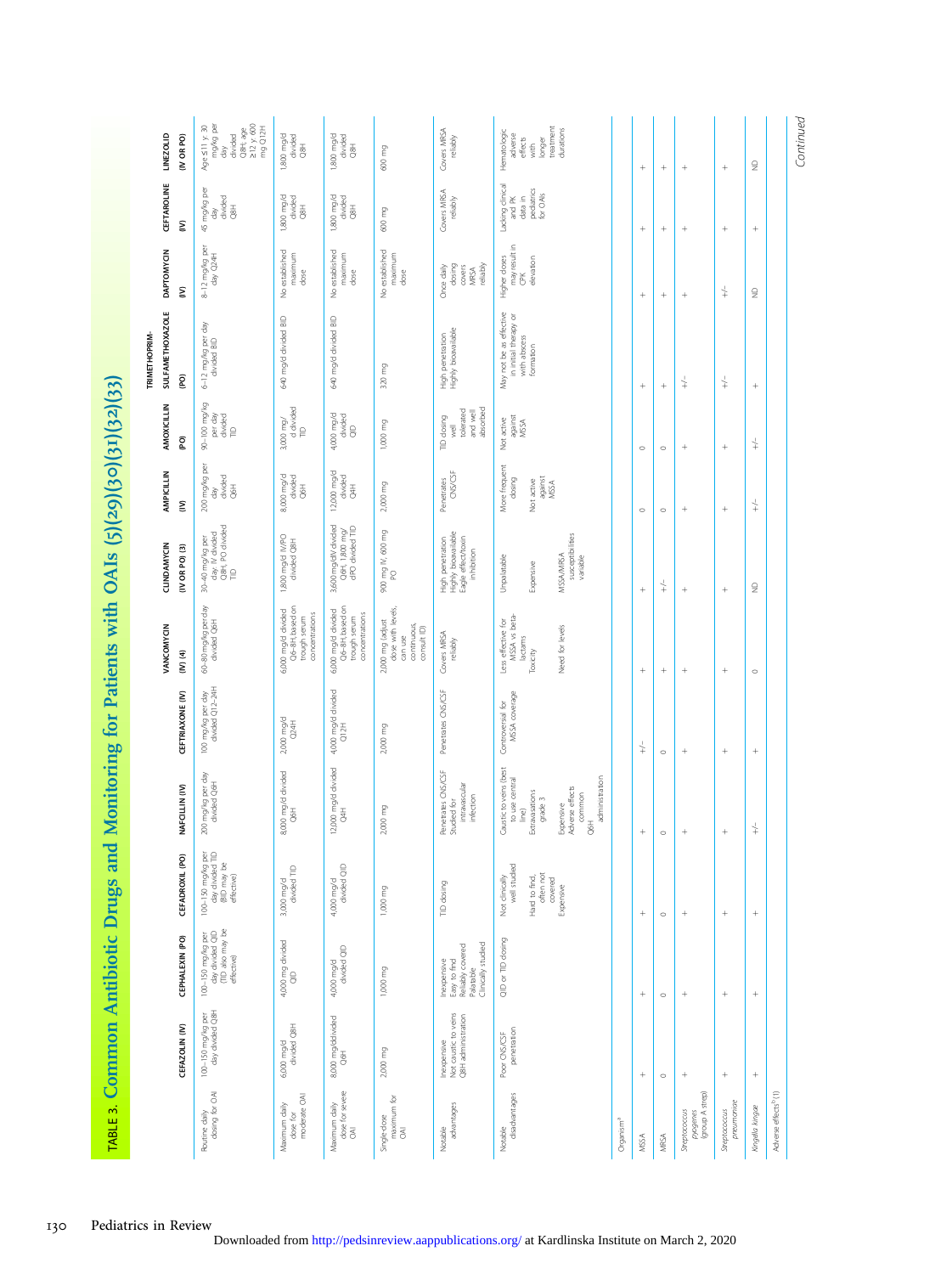| ٠ |        |  |
|---|--------|--|
|   |        |  |
|   |        |  |
|   |        |  |
|   |        |  |
|   |        |  |
|   |        |  |
|   |        |  |
|   |        |  |
|   |        |  |
|   |        |  |
|   |        |  |
|   |        |  |
|   |        |  |
|   |        |  |
|   |        |  |
|   | ۴<br>o |  |
|   |        |  |
|   |        |  |
|   |        |  |
|   |        |  |
|   |        |  |
|   |        |  |
|   |        |  |

|                                                                      |                                                               |                                 |                                      |                                           |                                            |                                  |                                                                        |                                 |                    | TRIMETHOPRIM-                                                            |                                                                         |                    |                                   |
|----------------------------------------------------------------------|---------------------------------------------------------------|---------------------------------|--------------------------------------|-------------------------------------------|--------------------------------------------|----------------------------------|------------------------------------------------------------------------|---------------------------------|--------------------|--------------------------------------------------------------------------|-------------------------------------------------------------------------|--------------------|-----------------------------------|
|                                                                      |                                                               |                                 |                                      |                                           |                                            | VANCOMYCIN                       | CLINDAMYCIN                                                            |                                 |                    | AMPICILLIN AMOXICILLIN SULFAMETHOXAZOLE DAPTOMYCIN CEFTAROLINE LINEZOLID |                                                                         |                    |                                   |
|                                                                      | CEFAZOLIN (IV)                                                | CEPHALEXIN (PO) CEFADROXIL (PO) |                                      | NAFCILLIN (IV)                            | <b>CEFTRIAXONE (IV)</b>                    | $(N)$ $(4)$                      | $(IV)$ OR PO $(3)$                                                     | ξ                               | (PO)               | (PO)                                                                     | ξ                                                                       | ξ                  | (IV OR PO)                        |
| suppression<br>Bone marrow                                           |                                                               |                                 |                                      |                                           |                                            |                                  |                                                                        |                                 |                    |                                                                          |                                                                         |                    |                                   |
| Drug fever                                                           | $\downarrow$                                                  |                                 | $\downarrow$                         | $+\frac{1}{x}$                            | $+\frac{1}{x}$                             | $\downarrow$                     | $+\frac{1}{x}$                                                         | $\ddagger$                      | $\downarrow$       | $+\frac{1}{x}$                                                           | $\downarrow$                                                            | $+\frac{1}{x}$     | $\downarrow$                      |
| Nephrotoxicity                                                       |                                                               | $\downarrow$                    | $\downarrow$                         |                                           |                                            |                                  | $+\frac{1}{x}$                                                         | $\downarrow$                    | $\downarrow$       |                                                                          | $\downarrow$                                                            |                    | $\downarrow$                      |
| transaminases<br>Elevated                                            |                                                               |                                 | $\frac{1}{\pm}$                      |                                           |                                            | $\supseteq$                      |                                                                        |                                 |                    |                                                                          |                                                                         | $+\frac{1}{x}$     |                                   |
| adverse effects<br>resolution and<br>monitor for<br>infection<br>34) | aboratory tests to GBC with diff, CRP or GBC with<br>ESR, BMP | diff, CRP or<br>ESR, BMP        | CRP or ESR,<br>CBC with diff,<br>BMP | ESR, BMP LFTs<br>diff, CRP or<br>CBC with | CRP or ESR,<br>BMP, LFTs<br>CBC with diff, | vancomycin<br>ESR, BMP<br>trough | CBC with diff, CRP or CBC with diff, CRP or CBC with<br>ESR, BMP, LFTs | diff, CRP or<br>ESR, BMP,<br>Éš | CRP or ESR,<br>BMP | CBC with diff, CBC with diff, CRP or<br>ESR, BMP, LFTs                   | CPK, CBC with CBC with diff, CBC with diff,<br>diff, CRP or<br>ESR, BMP | CRP or ESR,<br>BMP | ESR, LFT <sub>S</sub><br>$CRP$ or |

Other antibiotics may be indicated based on culture results. Generally, laboratoy examinations are followed weekly but the interval depends on parient factors, antibiotic drug therapy, and route of administration. [34] reactions (see drug package details)Clinically, patients should be followed for signs of reactions as listed and for compliance and other complaints. Patients with central venous catheters should, in addition, be Other antibiotics may be indicated based on culture results. Generally, laboratory examinations are followed weekly but the interval depends on patient factors, antibiotic drug therapy, and route of administration. (34) All antibiotic drugs may cause Clostridium difficile colitis, rash, andylaxis, drug fever, drug-induced hypersensitivity syndrome, antibiotic drug-associated diarrhea, Stevens-Johnson syndrome, hives, and other All antibiotic drugs may cause Clostridium difficile colitis, rash, anaphylaxis, drug fever, drug-induced hypersensitivity syndrome, antibiotic drug–associated diarrhea, Stevens-Johnson syndrome, hives, and other reactions (see drug package details).Clinically, patients should be followed for signs of reactions as listed and for compliance and other complaints. Patients with central venous catheters should, in addition, be ¼every 4/6/6–8/8/12/12– CPK=creatine phosphokinase, CRP=C-reactive protein, diff=differential count, ESR=erythrocyte sedimentation rate, ID=infectious diseases, IV=intravenous, LFT=liver function test (alanine aminotransferase,  $=$ infectious diseases, IV $=$ intravenous, LFT $=$ liver function test (alanine aminotransferase, BID=twice daily, BMP=basic metabolic panel (blood urea nitrogen, creatinine, potassium, chloride, glucose, calcium), CBC=complete blood cell count, CNS/CSF=central nervous system/cerebrospinal fluid, ¼central nervous system/cerebrospinal fluid, albumin, alkaline phosphatase, aspartate aminotransferase, direct blirubin, total bilirubin, total bilirubin, total protein), MIC=minimum inhibitory concentration, MRSA=methicillin-resistant Staphylococcus aureus. ¼methicillin-resistant Staphylococcus aureus, monitored for line infections, line patency and disruption, and skin reactions and infection at the insertion site. Adverse effects listed are the most common but do not represent all adverse effects. monitored for line infections, line patency and disruption, and skin reactions and infection at the insertion site. Adverse effects listed are the most common but do not represent all adverse effects. ¼four times per day, Q4H/Q6H/Q6–8H/Q8H/Q12H/Q12–24H/Q24H ¼complete blood cell count, CNS/CSF ¼minimum inhibitory concentration, MRSA ¼basic metabolic panel (blood urea nitrogen, creatinine, potassium, chloride, glucose, calcium), CBC  $=$ erythrocyte sedimentation rate, ID  $\,$ ¼oral, QID albumin, alkaline phosphatase, aspartate aminotransferase, direct bilirubin, total bilirubin, total protein), MIC  $=$ osteoarticular infection, PK $=$ pharmacokinetic, PO  $\equiv$ C-reactive protein, diff $=$ differential count, ESR ¼methicillin-susceptible Staphylococcus aureus, OAI CPK=creatine phosphokinase, CRP 24/24 hours, TID=3 times daily.  $=$ 3 times daily. ¼twice daily, BMP 24/24 hours, TID MSSA

aFor organisms, Por organisms, + indicates active; +/-, variable; 0, not recommended; and ND, no data. indicates active; þ/–, variable; 0, not recommended; and ND, no data.

bFor adverse effects, Pro adverse effects,  $+$  indicates documented that it has been associated;  $+\!\!\!\!/\!$  few case reports, occurrence uncommon; and ND, no data.  $+$  indicates documented that it has been associated; þ/–, few case reports, occurrence uncommon; and ND, no data.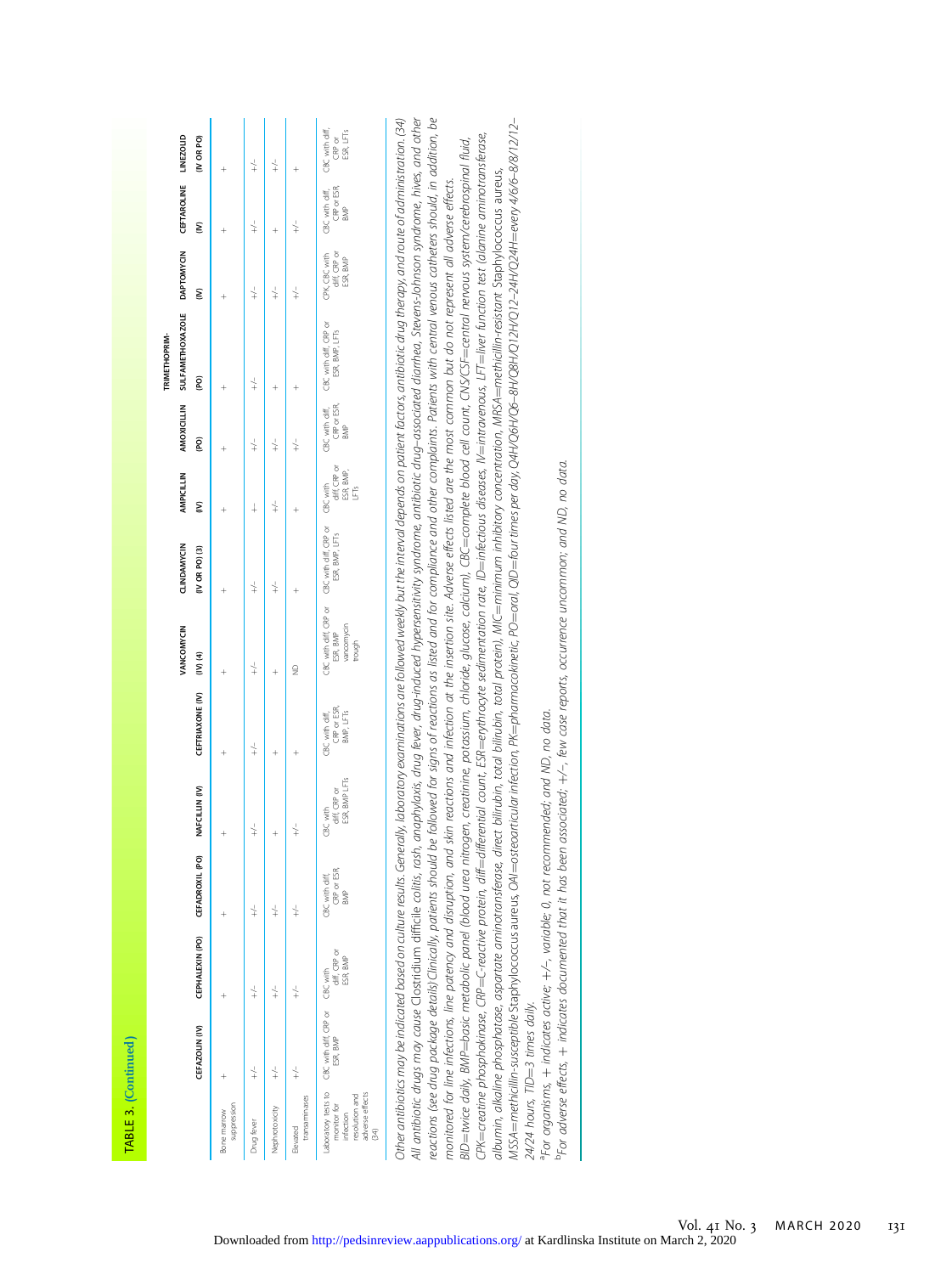experts treat children with documented bacteremia differently, requiring a set duration of intravenous therapy (usually 7–14 days). Patients with acute OAIs and transient bacteremia should not be treated differently than those without bacteremia because, by definition, all patients with acute hematogenous OAIs were at some point bacteremic. If bacteremia is prolonged (repeatedly positive culture after 24 hours of effective antimicrobial drug therapy), investigation for a significant undrained or necrotic source (large abscess), and/or an intravascular source (venous clot, endocarditis) should be considered, and a longer duration of intravenous therapy is justifiable. Patients with positive blood cultures should have cultures repeated every 24 hours until negative to ensure clearance of bacteremia, which is an indicator of control of the infection. For routine cases without persistent bacteremia, some institutions continue to treat intravenously for the entire course of therapy; this is no longer justifiable in most cases. (43)(44) A possible exception for prolonging intravenous therapy is when MRSA is the pathogen, although prolonging intravenous therapy often has more to do with associated complications and susceptibility patterns.

Unlike adults, children's bones are much more vascular, which simultaneously predisposes them to OAIs but also allows for successful oral therapy. The choice of oral therapy is driven by culture results and local susceptibility patterns (Table 3). (29)(30) Each oral regimen has notable drawbacks and advantages. Of particular mention is dosing of cephalexin and cefadroxil because this is also an area of some controversy. All oral cephalosporins (and beta-lactam antibiotic drugs, for that matter) provide more killing time (time > minimum inhibitory concentration) if given in the maximum number of daily doses (eg, every 8 hours instead of every 12 hours). (45) However, clinicians must balance this greater bacterial killing time against concerns about patient compliance with more doses per day. For example, cephalexin should be dosed at 100 to 150 mg/kg per day (maximum, 4,000 mg daily), optimally divided 4 times daily. This provides optimal killing time, an advantage particularly in treating bone infections. Depending on the minimum inhibitory concentration of the organism, it may be reasonable to administer cephalexin divided 3 times daily for families who find 4 doses daily to be difficult to do. Cefadroxil, an alternative to cephalexin, is used at some pediatric centers as a twice- or thrice-daily alternative. Compared with cephalexin, there is less published clinical experience with cefadroxil, although the pharmacokinetic studies suggest a similar killing time compared with cephalexin. For standard 500-mg oral doses, peak serum concentrations are  $16 \mu g/mL$ for cefadroxil and  $18 \mu g/mL$  for cephalexin. Cefadroxil

has a longer half-life compared with cephalexin (1.5 hours vs 1 hour) but higher protein binding (20% vs 10%). Thus, this drug may be considered for the oral phase of treatment of pediatric OAI with the caveats that it is less studied, has less accumulated clinical experience, and may be difficult to obtain. Dosing is also not well standardized, although recent guidelines and reviews suggest 120 to 150 mg/kg per day divided 3 times daily. (29)(46) The other oral cephalosporins are significantly inferior for MSSA and should not be chosen over cephalexin or cefadroxil for oral therapy. Oral options for MRSA potentially include clindamycin, doxycycline, linezolid, and trimethoprim-sulfamethoxazole, but choice must be confirmed with susceptibilities.

In addition to coverage of S aureus, empirical K kingae coverage should be considered in children younger than 3 to 5 years. Because it is often diagnosed empirically, or by polymerase chain reaction, susceptibilities are often not available. Most K kingae strains are susceptible to penicillins, but 25% produce a narrow spectrum beta-lactamase. Cefazolin, cephalexin, and cefadroxil all cover K kingae as well as MSSA. There is significant resistance to trimethoprimsulfamethoxazole (25%), so empirically covering MRSA and K kingae with a single drug is difficult.  $(35)(36)(47)$ The fluoroquinolones are active against *K* kingae and some strains of MRSA but are not studied in pediatric OAIs and may be difficult to administer in pediatrics due to the associated dietary restrictions (eg, milk products), among other concerns. (48)(49)

Total length of therapy (intravenous plus oral) is another controversial topic. All children should be treated until they are clinically well and, preferably, until their acute-phase reactant levels have normalized. The CRP level is generally normal in 7 to 10 days, and ESR in approximately 3 weeks, except in more severe cases. (50)(51)(52) If the acute-phase reactant levels have not normalized in those time frames or begin to rise again after falling, complications should be considered. With future studies, these criteria alone may determine duration, but at this time the following minimum durations are recommended: 2 to 3 weeks for septic arthritis, 3 to 6 weeks for osteomyelitis, and 6 weeks for spinal osteomyelitis and neonatal infections. (5)(53) Shorter courses are described in reports from Finland (10 days for septic arthritis, 3 weeks for uncomplicated osteomyelitis), but these patients had uncomplicated disease and normalized acute-phase reactant levels, and none had MRSA. (54)(55) Some experts recommend longer durations for complicated cases (those with infection of  $>1$  space) or for those with MRSA.

During therapy with antibiotic drugs, patients are at risk for related adverse drug events (ADEs).  $(41)(56)(57)(58)$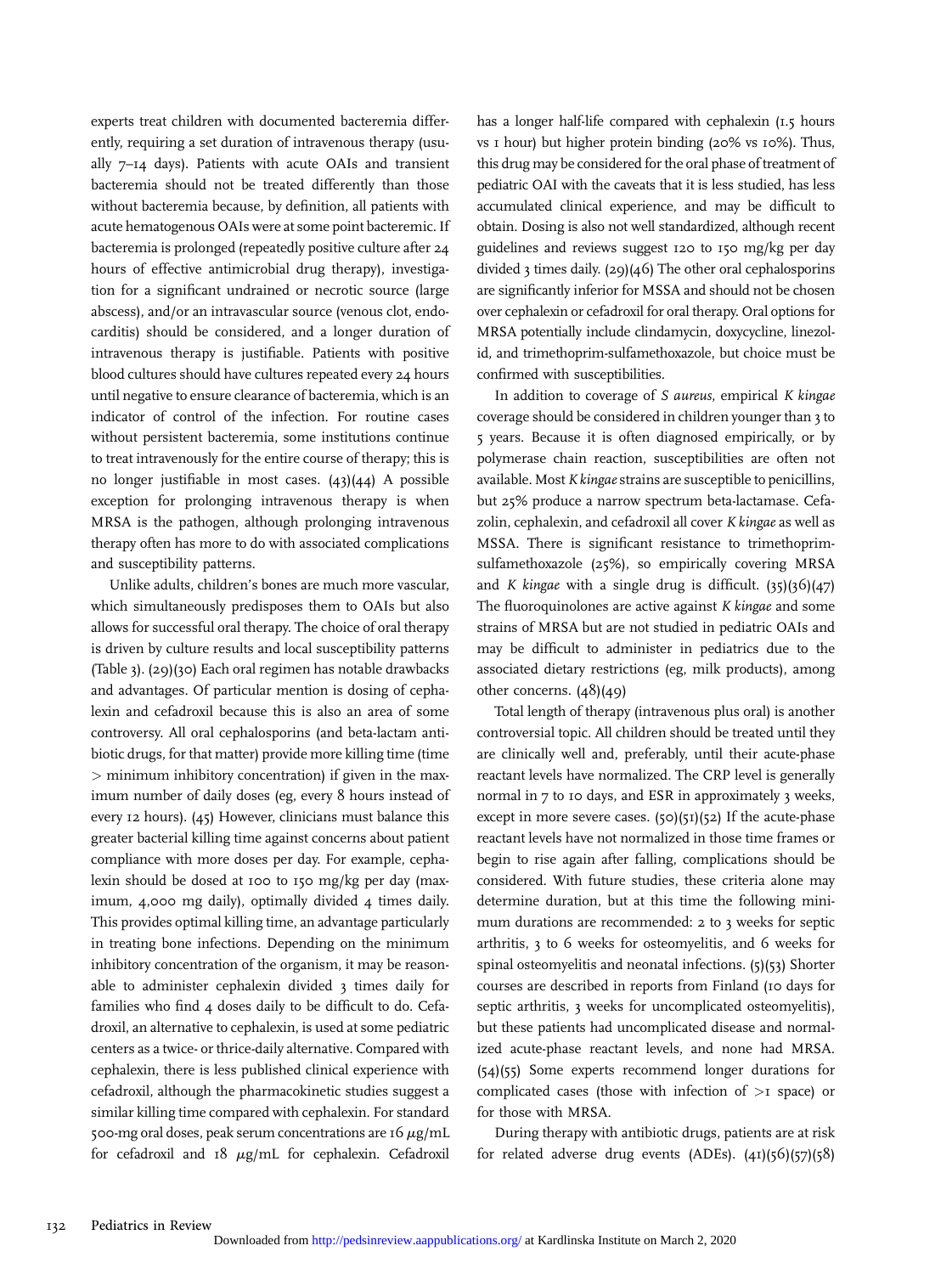These ADEs are most common in those treated intravenously and in the first few weeks of therapy. (57)(58) For those receiving intravenous therapy, monitoring for ADEs is advisable weekly, and for those taking oral antimicrobial drugs, it is advisable weekly for the first few weeks of treatment, then less frequently thereafter. (59) Monitoring should be tailored to the antimicrobial agent but may include a complete blood cell count for myelosuppression, a creatinine level for kidney injury, liver function testing for hepatitis, and acute-phase reactant levels for relapse or ADErelated inflammation. A clinical review should always be performed for diarrhea, nausea, rash, lymphadenopathy, mucous membrane changes, generalized joint swelling, new fevers, or clinical relapse of presenting symptoms. If a central line is present, line obstruction, accidental line removal, and line infections are additional risks. Over the course of therapy, up to 30% of patients with central lines will have a complication. (57)

## OUTCOMES, SEQUELAE, AND FOLLOW-UP IMAGING

With appropriate treatment, most children will recover from acute hematogenous osteomyelitis without any long-term sequelae. However, multiple long-term problems may develop. Osteomyelitis that abuts or crosses the physis can cause physeal arrest, which may lead to growth disturbance with length discrepancy or angular deformity (Figs 2 and 3). With extensive involvement of the bone, pathologic fracture may occur and can mimic relapsed infection. Fractures can result in angular deformity of the bone, malunion, or nonunion. Septic arthritis can result in severe damage to the articular cartilage and, in rare cases, avascular necrosis of the involved bone. Both of these conditions may lead to early degenerative joint disease and the need for total joint arthroplasty early in life.

Although no consensus recommendations exist, it is common orthopedic practice to monitor OAI similarly to monitoring physeal or intra-articular traumatic fractures, with follow-up imaging to observe for potential sequelae. If not dictated otherwise by a particular surgery, monitoring should include radiographs of the involved bone at intervals of 3 and 6 months after the end of treatment for osteomyelitis. For infections that involve the physis, there should also be a repeated radiograph performed I year after treatment. For septic arthritis, these intervals also apply, but additionally there should be a radiograph obtained 2 years after treatment. For patients who develop angular deformity, the radiographs should include the entire extremity so that alignment is assessed. The goal of follow-up is to identify issues that can be corrected easily (eg, angular deformity,

leg-length discrepancy) while the patient is still growing. Once skeletal maturity is reached, the options available to correct these problems are limited and have a much higher degree of complexity and potential morbidity.

#### COMPLICATED OAIs

OAIs are considered complicated if there is infection in multiple locations, if infection is extensive and not amenable to source control, or if they involve more than 1 space in the infected area (eg, osteomyelitis and septic arthritis extending into the surrounding soft tissues or vasculature). In the United States, approximately 50% of patients have infection localized to a single space. (13) Infections of more than 1 space do not need to be treated differently provided source control is felt to be adequate and perfusion is not unusually impaired. Multispace infections do have slower decreases in the ESR, even with adequate treatment, which may indicate a need for slightly prolonged therapy.

Complex OAIs can lead to toxic shock syndrome, and if caused by S aureus (rather than S pyogenes), drainage of each source must be seriously considered for therapeutic purposes. Adolescents with staphylococcal sepsis can have a multifocal infection with no identified intravascular source of bacteremia. (60)(61) Lemierre syndrome (septic thrombophlebitis usually of the internal jugular vein) is another multifocal infection that often involves the musculoskeletal system and requires anaerobic coverage. (62)

#### SPECIAL SCENARIOS IN OAI

The diagnosis of acute hematogenous OAI is straightforward in most cases, and the causative organisms are somewhat predictable. However, unusual presentations may lead to the misdiagnosis of noninfectious etiologies as an acute OAI, or an unusual pathogen may erroneously be treated as a usual pathogen (Table 1).

Key history elements to obtain include travel, pets, certain foods, underlying illness, and sexual practices. For example, a child presenting with a swollen, red knee in an area where B burgdorferi is uncommon may be presumed to have culture-negative septic arthritis with a common pathogen, particularly if antibiotic agents are given before source sampling, instead of Lyme arthritis. A similarly presenting child may own a pet rat, implicating Streptobacillus moniliformis, or have a sexual history, implicating Neisseria gonorrhea. Or they may have a history of rash, red eyes, and red lips, elevating the possibility of Kawasaki syndrome in the differential diagnosis. Exposures are also important clues in the diagnosis of endemic fungi, M tuberculosis, and Brucella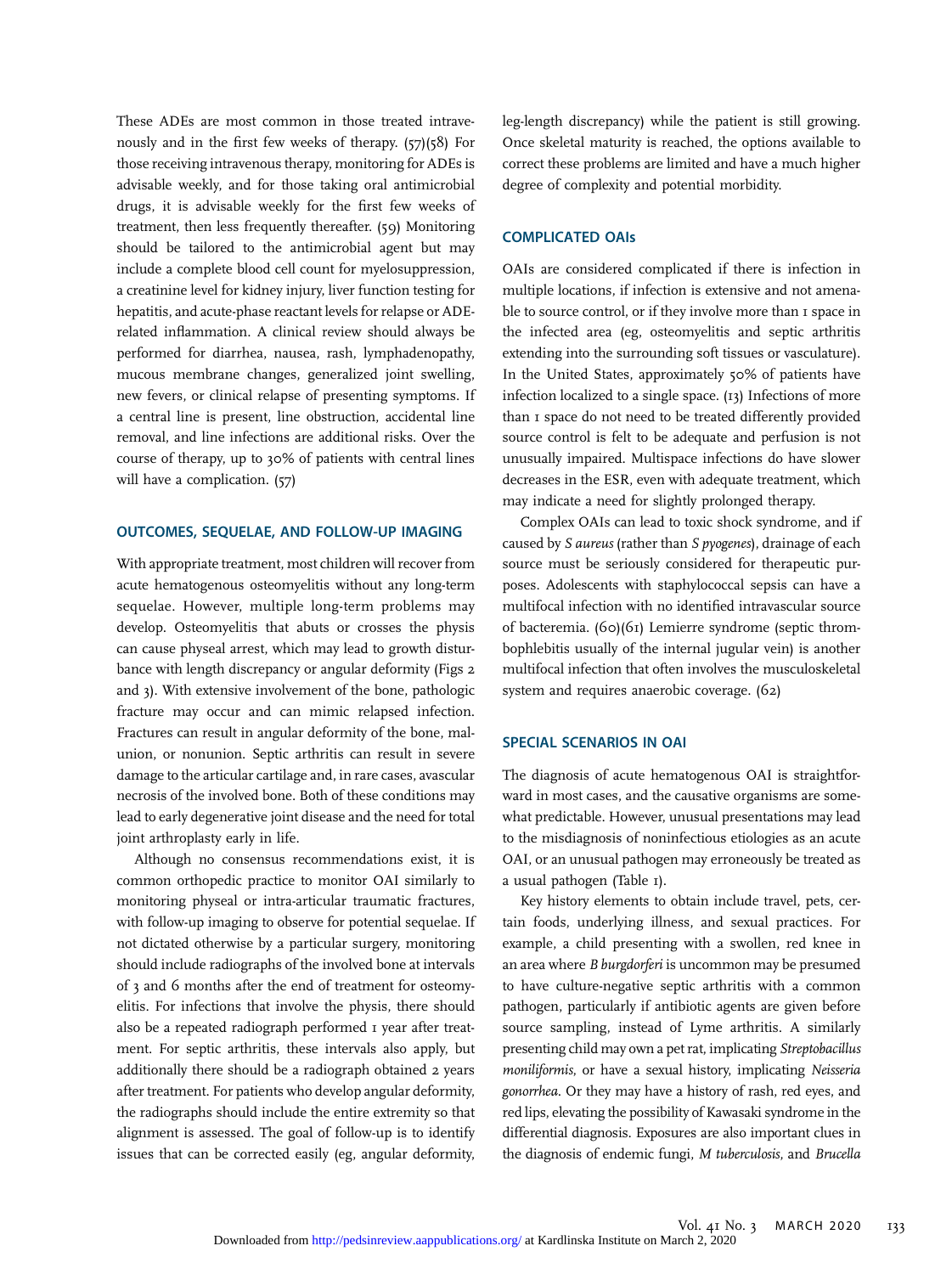species, or certain viruses. Children initially diagnosed as having rheumatologic disease have turned out to have these pathogens, a scenario where synovial tissue for pathology and culture is particularly important, and serologies may be revealing. Underlying illness, such as sickle cell hemoglobinopathy or agammaglobulinemia, also necessitates the consideration of alternative pathogens.

Neonatal OAIs have 2 unique clinical presentations. The first is a mild presentation with pseudoparalysis that is easily mistaken as a brachial plexus palsy, resulting in a missed diagnosis. The second is a very ill picture in which the focal OAI may go unnoticed, and because the usual antibiotic drugs for "rule out sepsis" do not cover S aureus, there is a risk of delay in appropriate treatment.

OAIs in unusual anatomical locations or with referred pain may also cause diagnostic difficulty. Symptoms in the pelvis, psoas, spine, feet, sternum, clavicle, ribs, and scapulae tend to present with vaguely localized or referred pain. For example, infection of the hip may refer pain to the knee, or infection of the sacroiliac joint may refer pain to the groin. Similarly, inflammation in a space, such as in synovial fluid, may be a sympathetic reaction to infection in a contiguous site (eg, pelvic osteomyelitis with a hip effusion). At its initial presentation, CRMO is not yet chronic, recurrent, or multifocal and, therefore, may be difficult to recognize. CRMO more often involves the pelvis and clavicle and is sometimes symmetrical. On radiographs, soft tissue edema is less frequent. Biopsy before antimicrobial drug therapy is extremely helpful in this situation because, by definition, CRMO will be culture negative, and the histology is typically one of chronic infection with a plasmacytic infiltrate and marrow fibrosis. The diagnosis of CRMO remains one of exclusion, but because it is often easily treatable, it is important to make with as much supporting information as possible.

Children with a diagnosis of OAI continue to be regularly admitted to the hospital for diagnosis and management, including initiation of prolonged antimicrobial drug therapy.

Although most of the clinical research is retrospective, we have nonetheless gained insight into improved methods of care during the past decade. Further research is needed to further define optimal diagnostics, antibiotic drug management, and length of therapy.

#### ACKNOWLEDGMENTS

The authors thank Manon Williams for extensive help with editing and revision of this article and Travis Heare, Heather Heizer, Shannon Hughes, and the CHCO OAI Working Group for many conversations about the management of patients with OAIs.

# Summary

- On the basis of strong evidence, children can safely be switched to oral therapy for the duration of treatment once discharge criteria are met, including afebrility, falling acute-phase reactant levels, clinical improvement, ability to tolerate oral medications, and existence of a reasonable oral option for therapy. There is usually not a need for placement of a central venous catheter for prolonged therapy.
- On the basis of strong evidence, source sampling will increase the percentage of children with a known bacterial cause of OAI by approximately 30%.
- On the basis of strong evidence, Kingella kingae and methicillinresistant Staphylococcus aureus are extremely common pathogens for OAIs in some geographic areas.
- On the basis of moderate evidence, pathogen identification in osteomyelitis may reduce time on broad-coverage antibiotic agents and lead to shorter intravenous treatment durations.

References for this article are at [http://pedsinreview.aappub](http://pedsinreview.aappublications.org/content/41/3/120)[lications.org/content/41/3/120](http://pedsinreview.aappublications.org/content/41/3/120).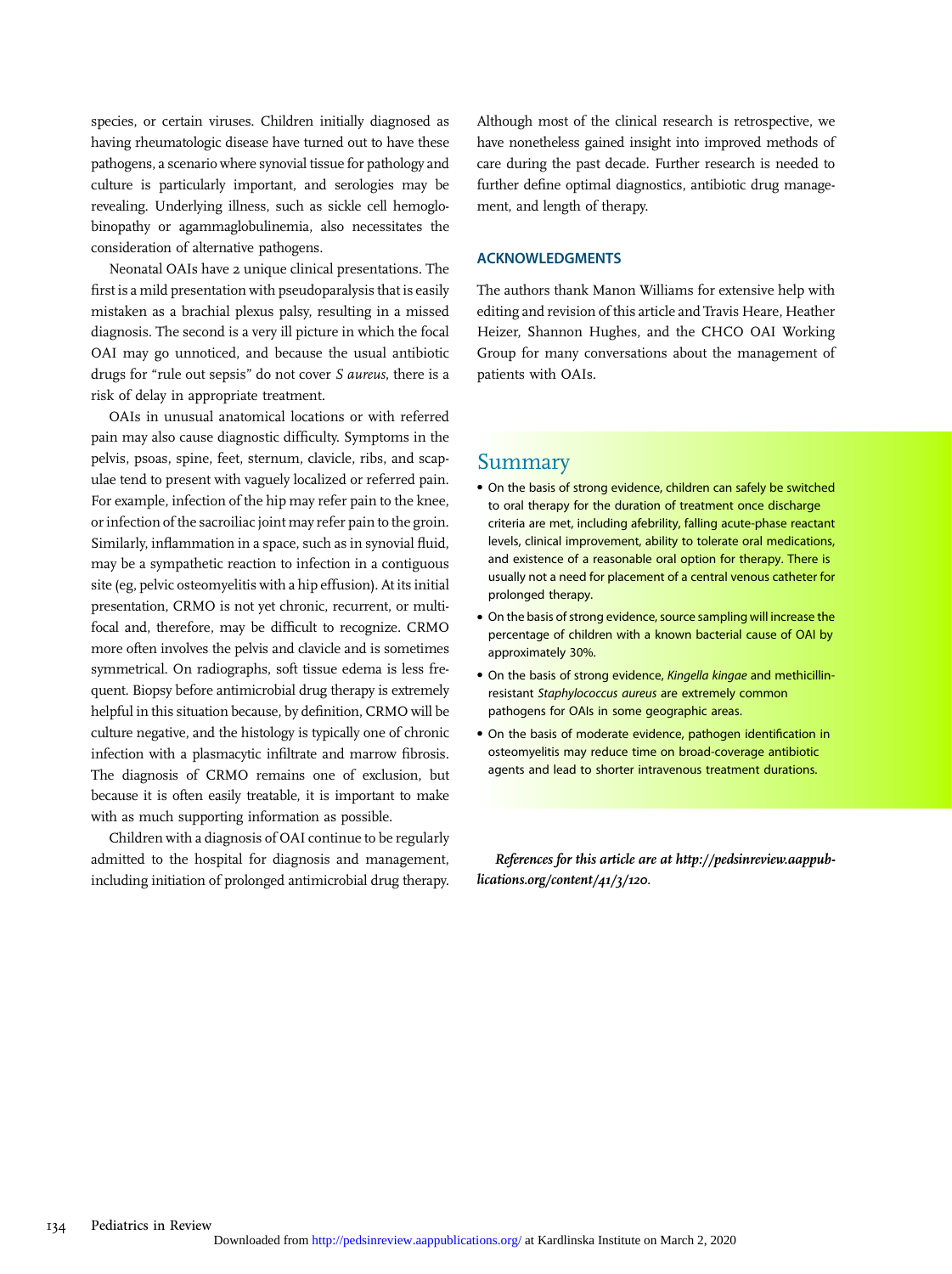# PIR Quiz

Individual CME quizzes are available via the blue CME link under the article title in the Table of Contents of any issue. To learn how to claim MOC points, go to: [http://www.aappublications.org/content/moc-credit.](http://www.aappublications.org/content/moc-credit)

- 1. Which of the following is more likely to be seen in a neonate with hematogenous osteomyelitis than in an 11-year-old with hematogenous osteomyelitis?
	- A. Involucrum.
	- B. Subperiosteal abscess.
	- C. Septic arthritis.
	- D. Sequestrum.
	- E. Unifocal osteomyelitis.
- 2. A previously healthy 20-month-old girl who lives in Kansas presents to the emergency department in February with a 2-day history of limp, and today she will not bear any weight on her right leg. Her mother states that her temperature last evening was 101.3°F (38.5°C). She had a viral upper respiratory infection a week ago. On examination she is somewhat fussy but consolable. Her temperature is 102.1°F (38.9°C). She cries with any movement of her right hip. There is no apparent swelling or erythema. She holds the right leg with her hip and knee flexed and her hip externally rotated. The remainder of her examination findings are normal. A complete blood cell count notes a normal hemoglobin level and platelet count, and her white blood cell count is  $14,100/\mu$ L ( $14.1\times10^9$ /L). Her erythrocyte sedimentation rate is 55 mm/hr. Which of the following is the most likely diagnosis?
	- A. Lyme disease.
	- B. Osteoid osteoma.
	- C. Transient synovitis.
	- D. Septic arthritis.
	- E. Vertebral osteomyelitis.
- 3. A previously healthy 10-year-old boy is admitted to the hospital after being seen in the emergency department with a 2-day history of increasing left ankle pain and a 1-day history of fever. Today he will not bear any weight on his left leg. His brother has a history of recurrent methicillin-resistant Staphylococcus aureus skin infections that have been clindamycin resistant. The patient had a pustule on his chest that drained 5 days ago. A radiograph of his left ankle showed no abnormalities. He is alert and answers questions. His temperature is 103.2°F (39.6°C). His left ankle has moderate swelling and is tender to palpation primarily on the superior and medial aspects. The remainder of his examination findings are normal. Two blood cultures are pending. His C-reactive protein level is 190 mg/ L (1,809 nmol/L). Orders are written for intravenous (IV) vancomycin and cefazolin. Which of the following is the most appropriate next step in management?
	- A. Add IV clindamycin.
	- B. Bone scan.
	- C. Combined positron emission tomography/computed tomography.
	- D. Computed tomography.
	- E. Magnetic resonance imaging (MRI).

REQUIREMENTS: Learners can take Pediatrics in Review quizzes and claim credit online only at: [http://](http://pedsinreview.org) [pedsinreview.org](http://pedsinreview.org).

To successfully complete 2020 Pediatrics in Review articles for AMA PRA Category 1 Credit<sup>TM</sup>, learners must demonstrate aminimum performance level of 60% or higher on this assessment. If you score less than 60% on the assessment, you will be given additional opportunities to answer questions until an overall 60% or greater score is achieved.

This journal-based CME activity is available through Dec. 31, 2022, however, credit will be recorded in the year in which the learner completes the quiz.



2020 Pediatrics in Review is approved for a total of 30 Maintenance of Certification (MOC) Part 2 credits by the American Board of Pediatrics (ABP) through the AAP MOC Portfolio Program. Pediatrics in Review subscribers can claim up to 30 ABP MOC Part 2 points upon passing 30 quizzes (and claiming full credit for each quiz) per year. Subscribers can start claiming MOC credits as early as October 2020. To learn how to claim MOC points, go to: [http://www.aappublications.](http://www.aappublications.org/content/moc-credit) [org/content/moc-credit](http://www.aappublications.org/content/moc-credit).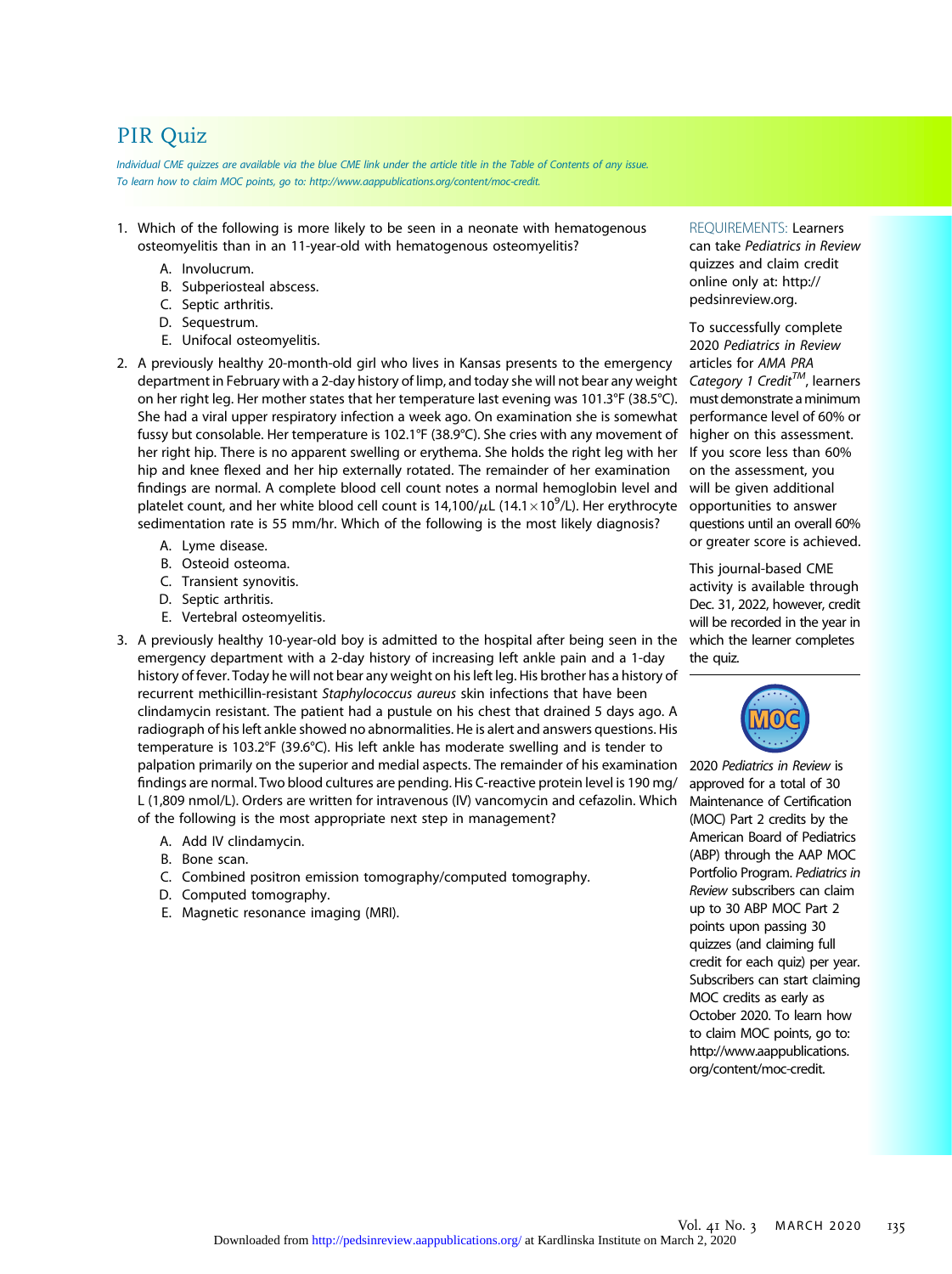- 4. A fully immunized previously healthy 20-month-old boy who attends child care presents to the office with his mother due to concern of right shoulder pain and fever. Three days ago, his mother picked him up from under his arms when he awakened from a nap and he cried. His mother thought he had "slept on it funny" but then noted that he was not using his right arm as much. Yesterday he felt warm and his temperature was 100.5°F (38.1°C). He has continued to eat well. He was seen in the office 5 days ago with nasal congestion, and 2 oral ulcers were seen on examination. The family has no pets. He is afebrile in the office. On examination he cries with movement of the right shoulder. Ultrasonography of the right shoulder shows a mild to moderate joint effusion. He is admitted to the hospital. His Creactive protein level is 24 mg/L (228 nmol/L), and his complete blood cell count is normal. Which of the following is the most likely pathogen?
	- A. Bartonella henselae.
	- B. Fusobacterium necrophorum.
	- C. Haemophilus influenzae.
	- D. Kingella kingae.
	- E. Streptococcus agalactiae.
- 5. A 7-year-old girl was admitted to the hospital 7 days ago for right knee pain and fever. MRI on admission revealed proximal right tibial bone marrow edema and enhancement consistent with osteomyelitis but no apparent abscess. Admission blood cultures times 2 grew methicillin-susceptible Staphylococcus aureus (MSSA) that was resistant to clindamycin and susceptible to cefazolin, oxacillin, doxycycline, linezolid, and trimethoprim/sulfamethoxazole. A follow-up blood culture the day after admission also grew MSSA, but blood cultures 2 and 3 days after admission showed no growth. Due to persistent fever and knee pain with swelling on day 4 of hospitalization, a repeated MRI was performed and there was a subperiosteal abscess. She was taken to the operating room that day for open drainage of the abscess, and culture also grew MSSA. She has been afebrile the past 2 days, and her pain is markedly improved. Her C-reactive protein level was 83 mg/L (790 nmol/L) on admission and today it is 18 mg/L (171 nmol/L). She is eating well and tolerating a regular diet. On admission she was started on clindamycin and was changed to IV nafcillin the following day based on the blood culture polymerase chain reaction result noting MSSA, and she has continued receiving IV nafcillin. She has no drug allergies. Which of the following is the most appropriate next step in management?
	- A. Change to IV ceftriaxone with home IV therapy to complete 8 weeks of treatment.
	- B. Change to oral cephalexin to complete 6 weeks of treatment as an outpatient.
	- C. Change to oral doxycyline to complete 6 weeks of treatment as an outpatient.
	- D. Continue IV nafcillin with home IV therapy to complete 8 weeks of treatment.
	- E. Continue IV nafcillin in the hospital to complete 2 weeks of treatment.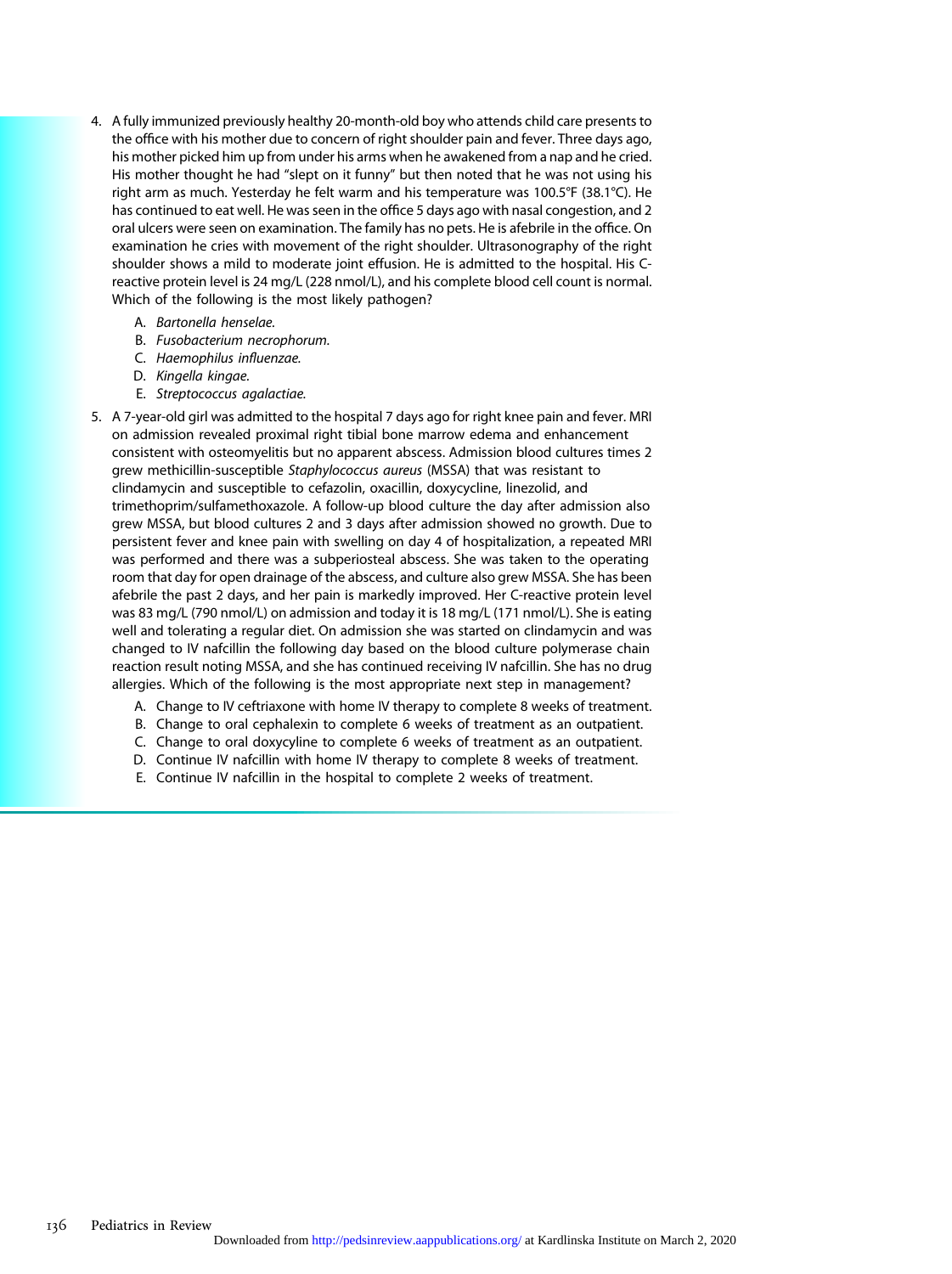# **Acute Hematogenous Bacterial Osteoarticular Infections in Children**

DOI: 10.1542/pir.2018-0201 *Pediatrics in Review* 2020;41;120 Nathan Donaldson, Julia Sanders, Jason Child and Sarah Parker

| <b>Updated Information &amp;</b><br><b>Services</b> | including high resolution figures, can be found at:<br>http://pedsinreview.aappublications.org/content/41/3/120                                                                                                                                                                                                                                       |
|-----------------------------------------------------|-------------------------------------------------------------------------------------------------------------------------------------------------------------------------------------------------------------------------------------------------------------------------------------------------------------------------------------------------------|
| <b>References</b>                                   | This article cites 53 articles, 16 of which you can access for free at:<br>http://pedsinreview.aappublications.org/content/41/3/120.full#ref-list<br>$-1$                                                                                                                                                                                             |
| <b>Subspecialty Collections</b>                     | This article, along with others on similar topics, appears in the<br>following collection(s):<br><b>Infectious Disease</b><br>http://classic.pedsinreview.aappublications.org/cgi/collection/infecti<br>ous diseases sub<br><b>Orthopaedic Medicine</b><br>http://classic.pedsinreview.aappublications.org/cgi/collection/orthop<br>edic medicine sub |
| Permissions & Licensing                             | Information about reproducing this article in parts (figures, tables) or<br>in its entirety can be found online at:<br>https://shop.aap.org/licensing-permissions/                                                                                                                                                                                    |
| <b>Reprints</b>                                     | Information about ordering reprints can be found online:<br>http://classic.pedsinreview.aappublications.org/content/reprints                                                                                                                                                                                                                          |